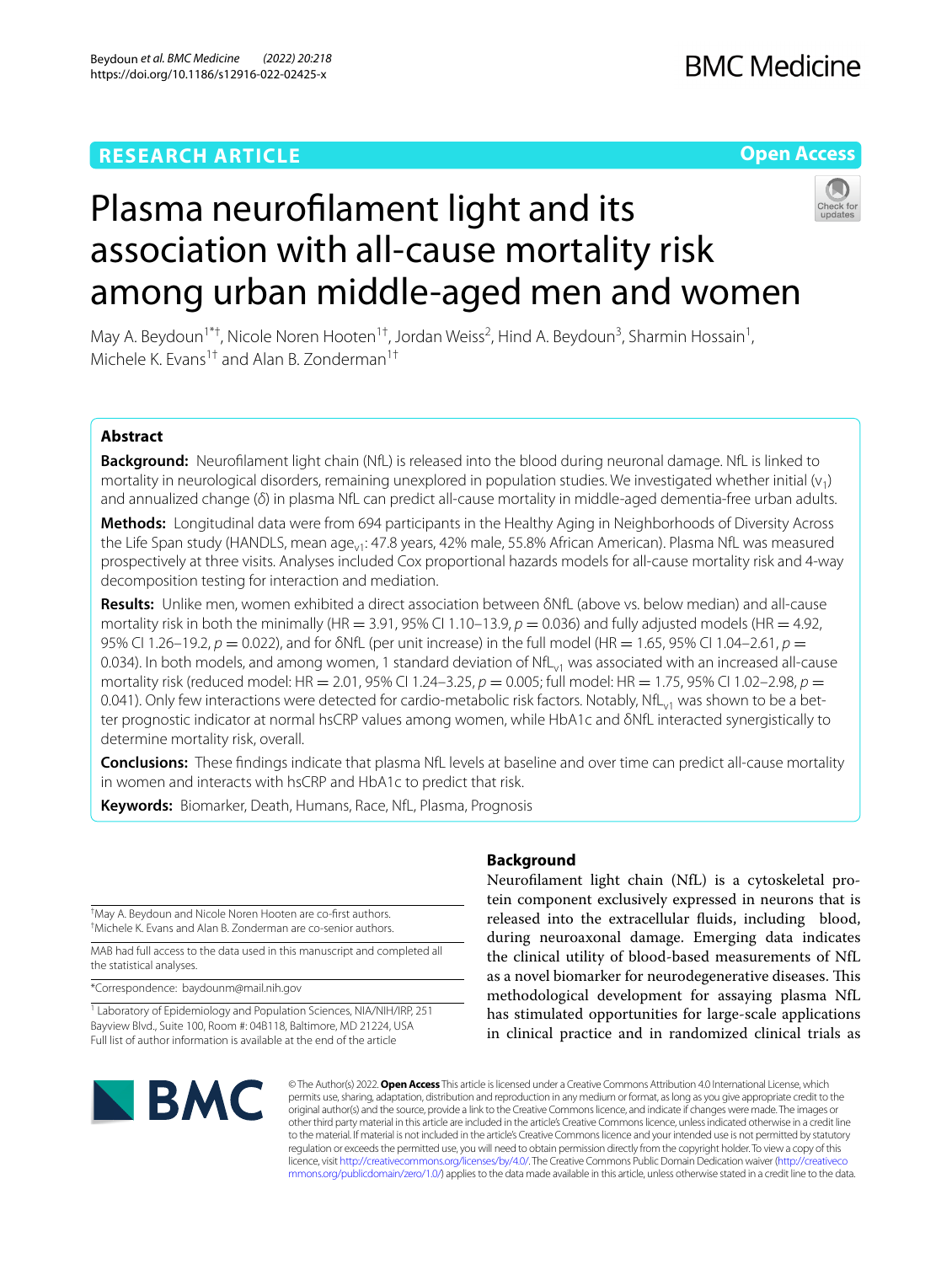a method for identifying patients at risk for dementias, including Alzheimer's disease  $(AD)$  [\[1](#page-14-0)]. Thus far, NfL reflects sub-cortical large-caliber axonal degeneration [\[2](#page-14-1), [3\]](#page-14-2). Plasma NfL levels correlate strongly with cerebrospinal fuid (CSF) NfL levels [[1](#page-14-0), [4](#page-14-3)], adding to its clinical utility in diferential diagnoses for dementias [\[5–](#page-14-4)[8\]](#page-14-5) and other neurodegenerative diseases  $[9-12]$  $[9-12]$ . Therefore, plasma NfL measurements are advantageous given the invasiveness of CSF assessments and feasibility for long-term monitoring.

Based on a meta-analysis of  $> 60$  studies, cognitive impairment, including overt dementia, has been linked to an increased risk of all-cause mortality [\[13](#page-14-8)]. Despite this evidence, the relationship between mortality and blood assay predictors for dementia, including plasma NfL, remains largely unexplored, particularly among dementia-free middle-aged adults. A few studies have examined plasma NfL and found associations with mortality in patients with stroke [[14,](#page-14-9) [15](#page-14-10)], sporadic Creutzfeldt-Jakob disease [[16\]](#page-14-11), and spontaneous subarachnoid and intracerebral hemorrhages [\[17](#page-14-12), [18\]](#page-14-13) and thus focused on prognostic outcomes for specifc clinical diagnoses. More recently, attention was drawn as to the possible prognostic value of plasma NfL in the general population. For instance, a study of elderly adults in the Memory and Morbidity in Augsburg Elderly (MEMO) study found that serum NfL levels were associated with all-cause mortality as well as neuropsychological test and brain atrophy scores [[19\]](#page-14-14). Moreover, Kaeser et al. reported increasing plasma NfL levels with age in humans (*n*=122; 21–107 years of age) and that plasma NfL correlated with plasma proteins involved in neural pathways. Importantly, they detected a positive association between plasma NfL levels and mortality among centenarians (*n*=135) with a predictive value that exceeded that of cognitive and physical functioning measures, and this fnding was replicated among nonagenarians in an independent cohort  $(n=180)$  [[20\]](#page-14-15). These data indicate that plasma NfL may be a novel blood-based biomarker of mortality in various neurological diseases but may also be an indicator of neuronal damage in non-demented adults.

In general, men consistently experience a lower survival probability at each age compared to women [\[21](#page-14-16)]. Thus, potential associations between plasma NfL and mortality should be tested both overall and separately among men and women. Moreover, the cardio-metabolic risk may also play a mediating and/or interactive role in this association, as they have been recently linked with elevated plasma NfL over time [[22,](#page-14-17) [23,](#page-14-18) [24](#page-14-19)]. We therefore hypothesize that NfL and change in NfL over time interact with baseline cardio-metabolic conditions to afect mortality risk, while cardio-metabolic conditions' efect on mortality risk may be mediated through NfL or change in NfL over time. A common framework examining both mediation and interaction can help test those associations simultaneously.

The present study examines the association between plasma NfL and all-cause mortality in a socio-economically diverse sample of middle-aged urban White and African American adults, overall and by sex. As a secondary objective, the study also tests the potential interactive and mediating efects of the body mass index (BMI), the allostatic load (AL) index, and other measures of cardiometabolic risk on this relationship.

# <span id="page-1-0"></span>**Methods**

# **Study sample**

Participants in this study were chosen from the Healthy Neighborhoods of Diversity Across the Life Span study [[25\]](#page-14-20). HANDLS is an ongoing, prospective study of African American and White adults living in Baltimore, MD. Data from participants were collected from visit 1 (v<sub>1</sub>) from 2004 to 2009, visit 2 (v<sub>2</sub>) from 2009 to 2013, and visit 3  $(v_3)$  from 2013 to 2017. Each visit consisted of physical examinations, cognitive testing, and collection of fasting blood samples. Participants provided written informed consent.

Up to three repeats of plasma NfL concentrations were available from  $v_1$ ,  $v_2$ , and/or  $v_3$ . Among the 3720 initially recruited HANDLS participants,  $N = 731$  had complete  $v_1$ ,  $v_2$ , and/or  $v_3$  data of plasma NfL, of whom 694 had data on  $v_1$  $v_1$  plasma NfL (Additional file 1: Fig. S1). Given that all other covariates were either complete or imputed, the final analytic sample was  $N = 694$  participants. The sample selection methodology for NfL is detailed in Additional fle [1:](#page-13-0) Method S1 [[26–](#page-14-21)[29](#page-14-22)]. Compared to the unselected group ( $N = 3026$  of 3720), the final eligible sample  $(N = 694)$  had a significantly higher proportion of White adults (44.2 vs. 40.1,  $p = 0.048$ ) and of individuals with household incomes above poverty (70.9% vs. 56.0, *p* < 0.001), with no signifcant age or sex diferences.

## **Ethics**

The HANDLS study is approved by the Institutional Review Board of the National Institutes of Health, National Institute of Environmental Health Sciences.

# **Measures**

### *Plasma neuroflament light measurement*

Fasting blood samples were collected between 9:30 am and 11:30 am into EDTA blood collection tubes. The tubes were centrifuged at 600*g* for 15 min followed by the removal of the buffy coat. The steps were repeated twice and visually inspected for hemolysis. Plasma samples were aliquoted and stored at −80 °C. Plasma NfL levels were quantifed using the Simoa® NF-light Advantage Kit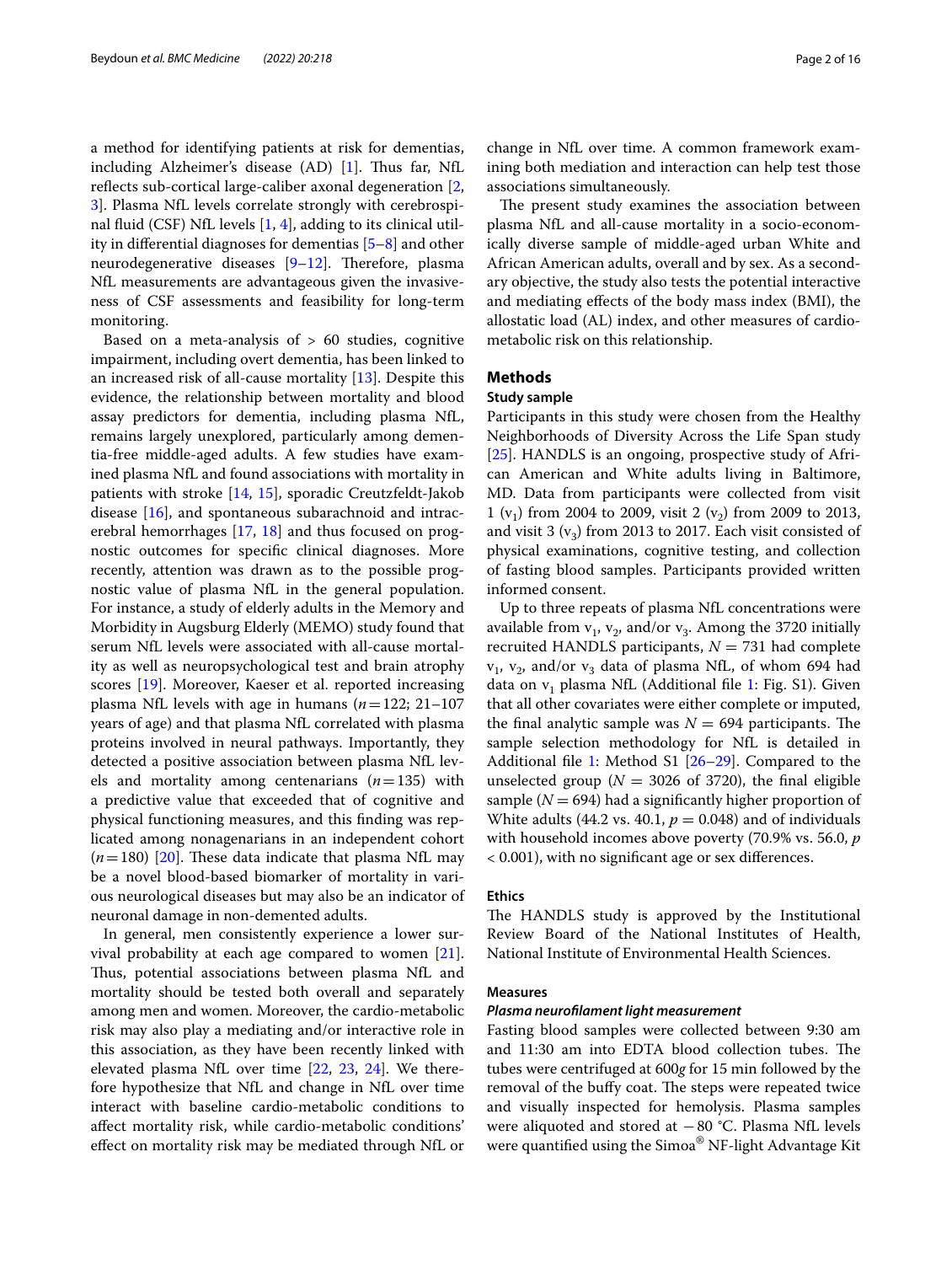on a Simoa® HD-X analyzer by Quanterix (Billerica, MA, USA) following the kit instructions. Samples from the diferent visits were run on the same plate for each individual, and plates were balanced for individuals within each demographic group (race/sex/poverty). Plasma samples were diluted fourfold, and concentrations were adjusted for this dilution correction. Pooled plasma samples from two individuals were run in duplicate on all plates, and the average intra-assay and inter-assay coeffcients of variations were 4.5% and 7%, respectively. Information on the limits of detection and quantifcation for this assay has previously been described [\[30](#page-14-23)]. Plasma NfL was measured with  $\leq$  3 repeats/participant, at  $v_1$ ,  $v_2$ , and/or  $v_3$ . The NfL<sub>v1</sub> and  $\delta$ NfL exposures are detailed in Additional file [1](#page-13-0): Method S2 [[31\]](#page-15-0). NfL $_{v1}$  is the baseline NfL measured at  $v_1$  and was Log<sub>e</sub>-transformed to approximate a normal distribution. Previously, we reported the  $\delta$ NfL as the annualized rate of change between NfL $v_1$  and  $NfLv_2$  measurements [\[30](#page-14-23)]. Here, we included an additional measurement of NfL at  $v_3$ . Therefore, in this study, the  $\delta$ NfL is the annualized rate of change between NfL<sub>v1</sub>,  $NfL_{v2}$ , and  $NfLv_3$ , on average, when these measurements were Log<sub>e</sub>-transformed.

# *Mortality status*

Mortality status in the HANDLS cohort was obtained through linkages to the National Death Index (NDI), National Center for Health Statistics. Information about the underlying cause of death was obtained from death certifcates and classifed in accordance with the International Statistical Classifcation of Diseases, version 10 (ICD-10). Deaths attributed to CVD included CVDrelated diagnosis codes (ICD-10 codes I00–99.9) listed as the underlying or contributing cause of death, respectively defned by the US Department of Health and Human Services and the Centers for Disease Control and Prevention as "the disease or injury that initiated the chain of morbid events that led directly and inevitably to death" and "all other signifcant diseases, conditions, or injuries that contributed to death but which did not result in the underlying cause of death" [[32\]](#page-15-1). Vital status information for all participants is available from enrollment (2004–2009) to December 31, 2018 (last date of death available). However, in order to exclude participants who did not survive between visits 1 and 3, all death events occurred after the completion of the  $v_3$  exam (2013– 2018) (Additional fle [1:](#page-13-0) Method S1).

# *BMI, AL, and co‑morbidity*

Visit 1 BMI was calculated as weight (kg) divided by height (m $^2$ ). We relied on a previously reported method to compute the total AL score [\[33](#page-15-2)], with components also measured at visit 1. This method sums cardiovascular

(systolic and diastolic blood pressure, pulse rate), metabolic (total cholesterol, high-density lipoprotein (HDL) cholesterol, glycosylated Hb (HbA1C), sex-specifc waistto-hip ratio), and infammatory (serum albumin and high-sensitivity C-reactive protein (hsCRP)) risk indicators, as summarized in Additional fle [1:](#page-13-0) Table S1 [[33–](#page-15-2) [41\]](#page-15-3). The total AL score  $(AL<sub>total</sub>)$  is equally weighted and may range from 0 to 9. The higher the  $AL_{total}$ , the more the overall cardio-metabolic risk. Total cholesterol (mg/ dl), HDL cholesterol (mg/dl), hsCRP (mg/dl), albumin (g/dl), and glycosylated hemoglobin (%) were quantifed by contract laboratories (Quest Diagnostics, Chantilly, VA), using reference analytical methods. Using standard protocols, trained examiners measured waist-to-hip ratio, radial pulse (beats/min), and systolic and diastolic blood pressure (mmHg). Specifcally, blood pressure was measured using a mercury sphygmomanometer, and the arithmetic mean of left and right systolic and diastolic pressures was used in this analysis (Additional fle [1](#page-13-0): Table S2).

Cardio-metabolic and co-morbidity were assessed using self-reported, and measured components were assessed at visit 1. These included hypertension ( $0 = no$ ,  $1 = yes$ ), diabetes (0 = non-diabetic, 1 = pre-diabetic, 2  $=$  diabetic), dyslipidemia (or statin use) (0 = no, 1 = yes), and self-reported history of any of several cardiovascular disease conditions ( $0 = no$ ,  $1 = yes$ ). The latter component screened for the occurrence of several conditions, namely atrial fbrillation, angina, coronary artery disease, congestive heart failure, and myocardial infarction.

BMI, AL (total score and parameters from which components were derived), and cardio-metabolic comorbidity binary indices were considered both a potential mediator and an efect modifer in the association between NfL exposures and mortality.

# <span id="page-2-0"></span>*Covariates*

We assessed multiple other visit 1 covariates as potential confounders, given previous signifcant associations with plasma NfL and are considered antecedent risk factors to AL and cardio-metabolic risk. These included  $v_1$  age (continuous, years), sex (male, female), race (White, African American), poverty status (below vs. above 125% of the federal poverty line), and educational attainment (less than high school, high school, more than high school). We operationalized poverty status using the 2004 US Census Bureau poverty thresholds [[42\]](#page-15-4) based on household income and total family size (including children < 18 years). Few lifestyle and health-related factors were considered as potential confounders, namely current smoking status (0 = no vs. 1 = yes), illicit drug use (0 = no  $vs. 1 = yes$ , using any of marijuana, opiates, and cocaine), and the Healthy Eating Index 2010 (HEI-2010) [\[43](#page-15-5)],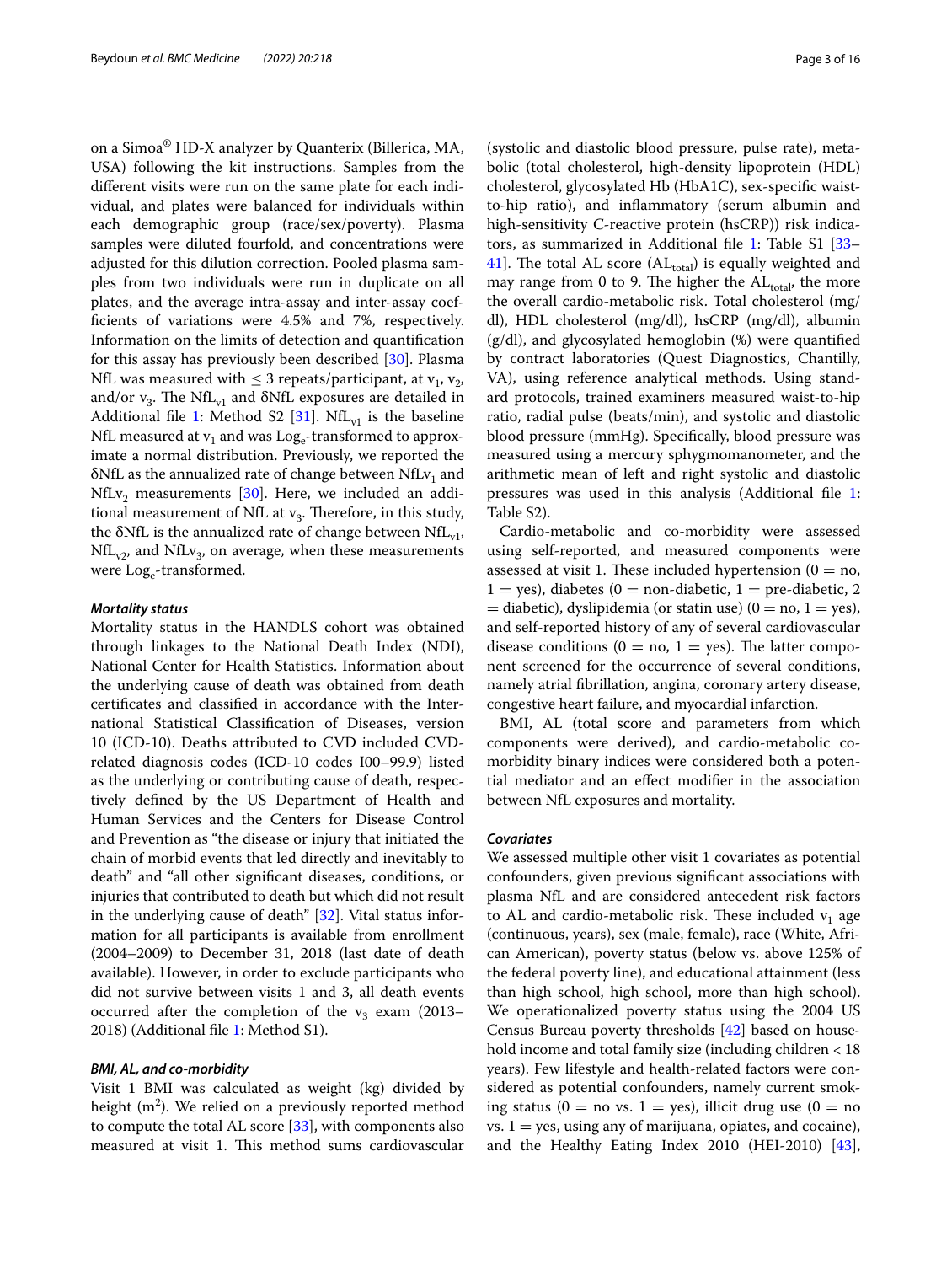whereby overall diet quality was measured based on food and macronutrient-related dietary guidelines for Americans, total energy intake based on the average of two 24-h recalls (kcal/day), and the 20-item CES-D total score for depressive symptoms. Sex was the main efect modifer in our analyses.

#### **Analysis**

We used Stata release 16 [[44\]](#page-15-6) to conduct all analyses. Data aside from outcome and exposures was imputed, using chained equations (5 imputations, 10 iterations) [[45,](#page-15-7) [46\]](#page-15-8), with most covariates having  $< 10\%$  missing data compared to the final eligible sample (i.e.,  $N = 694$ ). We characterized the overall analytic sample at baseline using means and proportions; Student's *t*-tests were used to examine the sex diferences in baseline characteristics. We used a series of bivariate and multivariable regression models to evaluate whether baseline characteristics varied by sex. To examine the association between plasma NfL exposures, we estimated a series of Cox proportional hazard regression models with sequential covariate adjustment. Age (years) at the visit was used as the underlying time scale, while  $v_1$  age was the time of entry (i.e., delayed entry). Sex-specifc Kaplan-Meier survival curves were presented across binary NfL exposures (> vs.  $\leq$  median) based on the distributions in the final selected sample with a cutoff of 1.966279 for  $NfL_{v1}$  and 0.0466214 for  $\delta$ NfL on the Log<sub>e</sub>-transformed scale, examining the time on study as the analytic time variable. In Cox proportional hazards models, heterogeneity by sex of the association between NfL exposures and mortality was tested by adding a two-interaction term ( $\text{NfL}_{\text{v1}} \times$  sex;  $\delta$ NfL  $\times$  sex) in separate models. These models were also stratified by sex. The general modeling strategy consisted of a basic model, adjusted for age, sex, race, and poverty status (model 1), to which other lifestyle and healthrelated covariates (listed in the ["Covariates](#page-2-0)" section) were subsequently added (model 2).

BMI, AL (total score and components), and cardiometabolic co-morbidity were separately assessed as mediating/interactive factors in the total efect of NfL exposures on all-cause mortality. Continuous potential mediators (e.g., BMI, AL total score) were transformed into a standardized *z*-score, while binary cardio-metabolic co-morbidity indices were coded as  $0 =$  no and  $1 = yes/any$ , for ease of interpretation. Diabetes was recoded as  $0 =$  no and  $1 =$  pre-diabetic or diabetic. Continuous AL components were also tested individually as potential mediators/efect modifers. Specifcally, the overall efect of each of our main exposures on all-cause mortality, in the presence of a mediator with which the exposure may interact, was decomposed into four distinctive components: (i) neither mediation nor interaction, (ii) interaction alone (and not mediation), (iii) both mediation and interaction, and (iv) only mediation (but not interaction). This four-way decomposition unifes the methods to attribute efects to interactions and methods that assess mediation, and this method has recently been introduced in Stata, allowing to estimate four-way decomposition using parametric or semi-parametric regression models. Importantly, the *Med4way* command [[47\]](#page-15-9) [[https://github.](https://github.com/anddis/med4way) [com/anddis/med4way\]](https://github.com/anddis/med4way) was used to test the mediation and interaction of the total efects of NfL exposure on mortality with several mediators/efect modifers, using Cox PH models for the outcome and linear or logistic regression models for each mediator/efect modifer (BMI, AL total score, continuous AL components, and binary cardio-metabolic co-morbidity indices). Fourway decomposition was applied to the total sample, and among men and women, separately, combining the fndings from 5 imputations using Rubin's rule [[48](#page-15-10)]. A logit link was specifed for the mediating variable equation when mediators were binary. In a sensitivity analysis, NfL exposures (NfL $_{v1}$  and  $\delta$ NfL) were entered as potential mediators while BMI, AL, AL continuous parameters, and co-morbidity indices were considered as the main exposure to assess the bidirectionality of the associations. In this analysis, all mediator equations were linear regression models. Total efects were interpreted as hazard ratios on the Log<sub>e</sub> scale based on Cox PH models, per SD of exposures if the exposure was continuous and for "exposed" vs. "unexposed" if the exposure was binary, which were then decomposed into four components. An efect size that would result in a hazard ratio > 1.5 was considered as moderate to strong.

In all models, sample selectivity due to missing exposure and outcome data, relative to the initially recruited sample, was adjusted for using a two-stage Heckman selection strategy  $[49]$  $[49]$ . Thus, we first predicted an indicator of selection with socio-demographic factors, namely,  $v_1$  age, race, sex, and poverty status using a probit regression model, which yielded an inverse Mills ratio (IMR), a function of the probability of being selected given those socio-demographic factors. At a second stage, we estimated our Cox PH hazards regression models adjusted for the IMR in addition to the aforementioned covariates [[30](#page-14-23), [49](#page-15-11)]. A sensitivity analysis was also conducted to examine the sample selectivity by co-morbid conditions, while adjusting for socio-demographic factors, comparing the fnal analytic sample to those excluded from the original sample of  $N = 3720$ . We also compared the sex diferences in co-morbidity in the fnal sample and the sample that was excluded.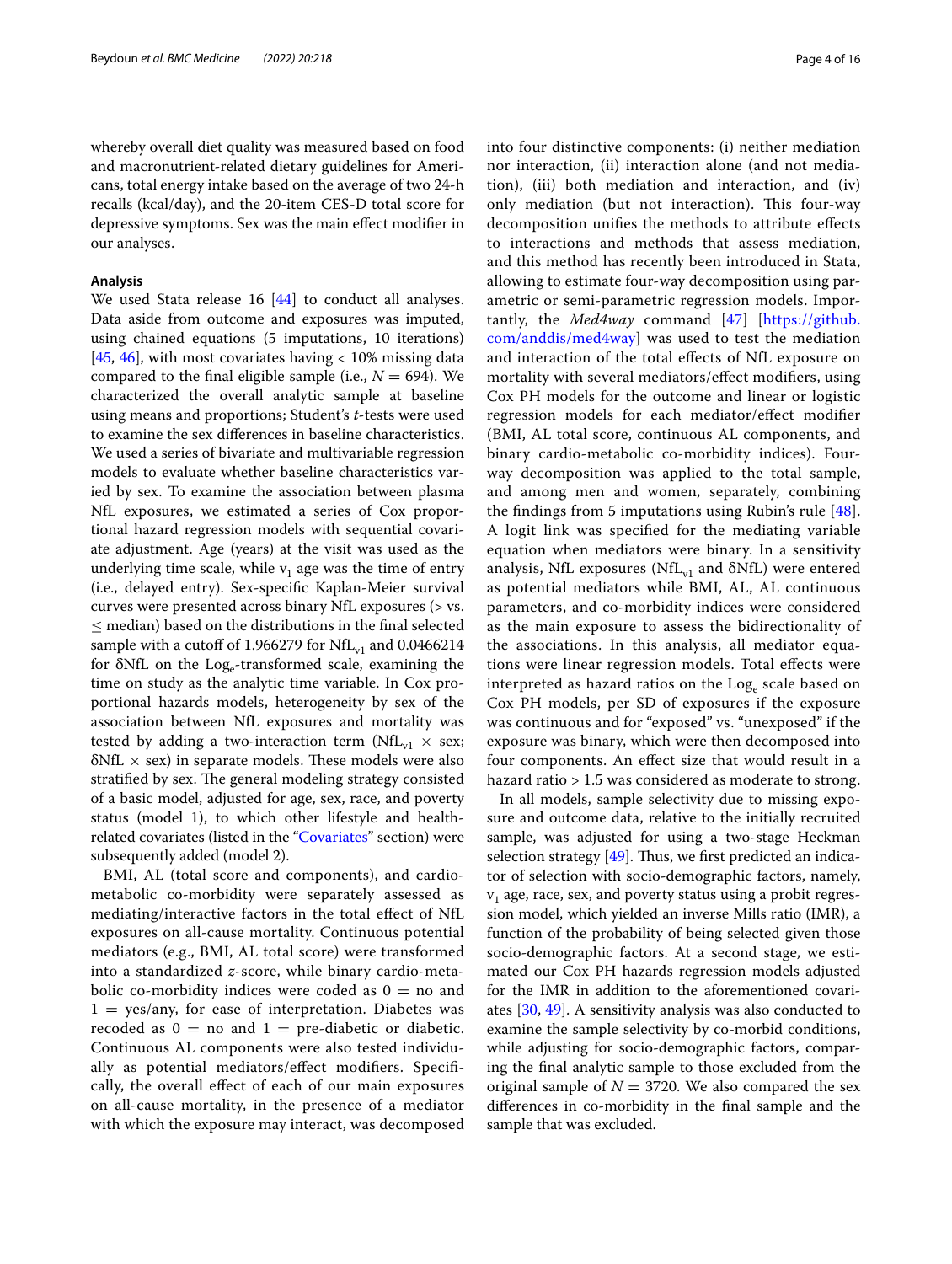# **Results**

Overall, 694 HANDLS participants were included in this study (Additional fle [1:](#page-13-0) Fig. S1) and 42% were men and 55.8% were African American. The mean age at  $v_1$  was 47.8 years (30–65 years). After a mean follow-up of 11.2 years (range 3.86–14.31), 43 all-cause deaths occurred in the 694 participants (20 deaths among women, 23 deaths among men). The mean follow-up between  $v_1$  and  $v_3$  for  $\delta$ NfL was 7.77 years (range 4.9–12.5), when NfL was available for all 3 waves ( $N = 682$ ). Overall, the incidence rate for all-cause death in the fnal eligible sample (*N* = 694) was 555 per 100,000 person-years (P-Y) (447 per 100,000 P-Y in women; 702 per 100,000 P-Y in men) and a median survival age of 78.1 years. Table [1](#page-5-0) displays the sample characteristic distribution by sex, including the main exposures, covariates, potential mediators/efect modifers, and the main outcome of interest. Most notably, men had signifcantly higher plasma NfL (Log<sub>e</sub>-transformed) compared to women at both visits 1 and 3 ( $p < 0.05$ ). These differences remained comparable after further adjustment for age, race, and poverty status. Moreover, men were more likely than women to be prediabetic, with the reverse being observed in the case of diabetes. Self-reported history of CVD was more prevalent in women (15.9% vs. 8.7%, *p* = 0.007). While there was no sex difference detected in the mean ALtotal, several continuous components of AL were higher among women, namely hsCRP, total cholesterol, and HDL cholesterol, while the reverse was observed for albumin and DBP. Similar patterns were observed for binary AL components. Moreover, women had higher mean BMI compared to men, while having lower total caloric intakes and lower prevalence of current illicit drug use (*p* < 0.001). In a sensitivity analysis comparing those participants who were included in the analysis to those who were excluded, it was shown that inclusion was associated with a lower likelihood of diabetes, hypertension, and cardiovascular disease (*p* < 0.05). Moreover, among those excluded from the study, men were more likely than women to be prediabetic, as observed among those who were included. However, no sex diferences were detected with respect to cardiovascular disease ( $p = 0.78$ ), a finding that differed from the sex diference detected in the selected sample whereby men had a lower risk of CVD compared with women.

Figure [1](#page-6-0) displays the findings from the Kaplan-Meier survival curve analyses across levels of  $\delta$ NfL (> vs.  $\leq$ median: see Fig. [1](#page-6-0) footnote for defnitions), stratifed by sex. The results show that only among women there was a marked diference in survivorship probability over time across those two levels, with log-rank test (df of 1)  $= 12.07, p = 0.0005$ , suggesting higher all-cause mortality risk in "> median" δNfL group vs. "≤ median." Cox proportional hazards model and minimally and fully adjusted results are shown in Table [2,](#page-7-0) for both  $\text{NfL}_{\text{v1}}$  and δNfL, stratifed by sex and expressed both as *z*-scores and binary exposures (above vs. below median). Similar to the fndings from Fig. [1,](#page-6-0) binary δNfL among women was associated with increased risk for all-cause mortality in both the minimally adjusted model 1 ( $HR = 3.91$ , 95% CI 1.10–13.9,  $p = 0.036$ ) and the fully adjusted model 2 (HR  $= 4.92, 95\% \text{ CI } 1.26 - 19.2, p = 0.022$ . When expressed as a standardized *z*-score, 1 SD increase in δNfL was associated with an increased risk of all-cause mortality among women, particularly in the fully adjusted model ( $HR =$ 1.65, 95% CI 1.04–2.61,  $p = 0.034$ ). In both models 1 and 2, and among women, 1 SD of  $\text{NfL}_{v1}$  was associated with an increased risk of all-cause mortality (model 1:  $HR =$ 2.01, 95% CI 1.24–3.25, *p* = 0.005; model 2: HR = 1.75, 95% CI 1.02–2.98,  $p = 0.041$ ), a relationship not detected for the binary  $NfL_{v1}$  exposure. Men did not exhibit a relationship between NfL exposure and mortality, and sex differences were detected for *z*-scored NfL $_{v1}$  (model 1) and binary δNfL (both models).

Tables [3](#page-8-0) and [4](#page-10-0) show the findings from 4-way decomposition models (secondary analyses), which decompose the total efect (TE) of the specifed NfL exposure on allcause mortality into components attributed to mediation alone (pure indirect effect [PIE]), interaction alone (reference interaction [IR]), to both mediation and interaction (mediated Interaction [IM]), and neither mediation nor interaction (controlled direct efect [CDE]). Many of the total efects observed among women were either nonsignificant, and most significant associations ( $p < 0.05$ ) were direct ones that were not explained by or interacted with cardio-metabolic risk factors. Nevertheless, there was some evidence of an antagonistic interaction between hsCRP and NfL, whereby the effect of NfL at  $v_1$ was stronger at lower levels of hsCRP among women and while the controlled direct efect was stronger than the total effect (HR<sub>cde,crp</sub> = 3.0, 95% CI 1.05–8.78,  $p = 0.04$ vs. HR<sub>te,crp</sub> = 2.3, 95% CI 0.73–7.21,  $p = 0.11$ ).

Moreover, we also examined the potential efects of each cardio-metabolic risk and co-morbidity factors in relation to all-cause mortality by sex, exploring the mediating and modifying effects with  $NfL_{v1}$  and  $\delta NfL$ as the main exposures (Additional fle [1](#page-13-0): Tables S1 and S2). Based on the findings presented in Additional file [1](#page-13-0): Table S2, among men, when  $NfL_{v1}$  is set at its mean, BMI becomes potentially protective against all-cause mortality ( $\beta \pm SE - 0.441 \pm 0.196$ ,  $p = 0.024$ ). A potential protective efect of CVD history on mortality would be observed among women, if NfL<sub>v1</sub> is set at this mean ( $\beta \pm$ SE −0.803 ± 0.249, *p* = 0.001). When δNfL was tested as the mediating and interactive factor for the association between cardio-metabolic risk and co-morbidity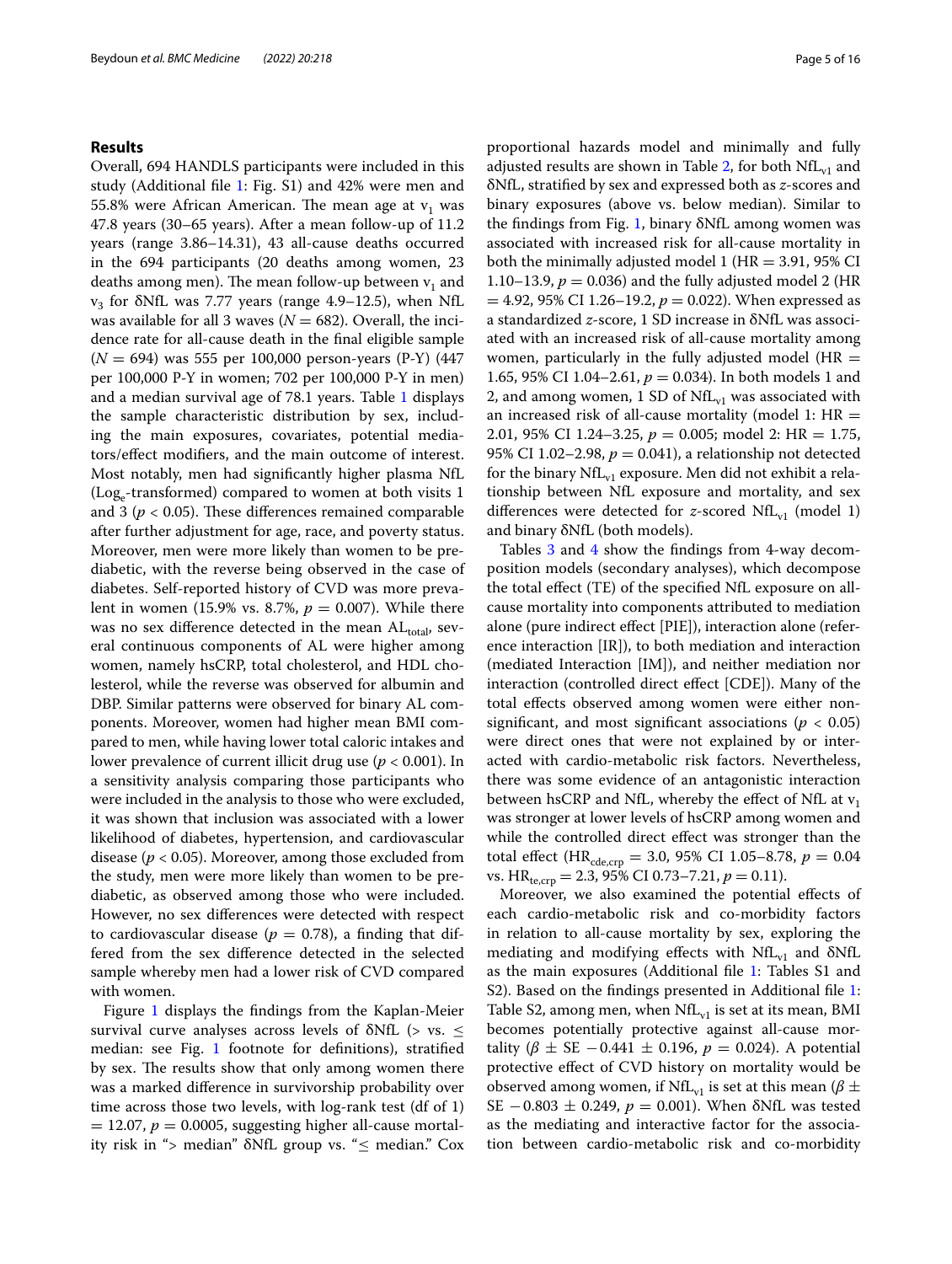<span id="page-5-0"></span>

|                                                                                              | Overall ( $N = 694$ ) | Women $(N = 401)$   | Men $(N = 293)$     | $P_{\text{sex}}$       |
|----------------------------------------------------------------------------------------------|-----------------------|---------------------|---------------------|------------------------|
| Socio-demographic, lifestyle, and health-related factors at v <sub>1</sub>                   |                       |                     |                     |                        |
| % men                                                                                        | 42.0                  |                     |                     |                        |
| % African American                                                                           | 55.8                  | 54.6                | 57.3                | 0.48                   |
| Age at $v_1$ , years                                                                         | $47.75 \pm 0.34$      | 47.94 $\pm$ 0.47    | $47.5 \pm 0.5$      | 0.52                   |
| % below poverty                                                                              | 29.1                  | 30.9                | 26.6                | 0.22                   |
| Education %                                                                                  |                       |                     |                     |                        |
| < High school                                                                                | 5.5                   | 5.3                 | 5.7                 | 0.91                   |
| High school                                                                                  | 57.1                  | 56.7                | 57.8                |                        |
| > High school                                                                                | 37.4                  | 38.0                | 36.5                | 0.71                   |
| Current illicit drug use, % yes                                                              | 16.7                  | 10.8                | 24.8                | $< 0.001^e$            |
| Current tobacco use, % yes                                                                   | 40.1                  | 40.0                | 47.2                | $0.065^{\rm e}$        |
| Healthy Eating Index, HEI-2010 total score                                                   | $42.3 \pm 0.5$        | $42.8 \pm 0.6$      | $41.6 \pm 0.8$      | 0.26                   |
| Energy intake, kcal/day                                                                      | $1999 \pm 46$         | $1709 \pm 49$       | 2394 ± 71           | $< 0.001$ <sup>e</sup> |
| CES-D total score                                                                            | $14.3 \pm 0.4$        | $14.9 \pm 0.6$      | $13.5 \pm 0.6$      | 0.11                   |
| Body mass index at v1, $BMI_{v1}$ , kg.m <sup>-2</sup>                                       | $30.3 \pm 0.3$        | $31.8 \pm 0.4$      | $28.2 \pm 0.4$      | $< 0.001^{\rm e}$      |
| Allostatic load total score at v <sub>1</sub> , AL <sub>total</sub>                          | $1.83 \pm 0.04$       | $1.86 \pm 0.06$     | $1.77 \pm 0.07$     | 0.36                   |
| Continuous components <sup>b</sup> of the allostatic load at $v_1$ , AL <sub>comp_cont</sub> |                       |                     |                     |                        |
| Waist-to-hip ratio, WHR                                                                      | $0.944 \pm 0.019$     | $0.935 \pm 0.032$   | $0.955 \pm 0.005$   | 0.60                   |
| Serum albumin, g/dl                                                                          | $4.32 \pm 0.01$       | $4.27 \pm 0.01$     | $4.39 \pm 0.02$     | $< 0.001^e$            |
| hsCRP, mg/L, Log <sub>e</sub> transformed                                                    | $0.738 \pm 0.050$     | $0.982 \pm 0.064$   | $0.401 \pm 0.08$    | $< 0.001^e$            |
| Glycated hemoglobin, HbA1C, %                                                                | $5.84 \pm 0.04$       | $5.84 \pm 0.05$     | $5.84 \pm 0.06$     | 1.00                   |
| Total cholesterol, mg/dl                                                                     | $186.6 \pm 1.6$       | $190.1 \pm 2.03$    | $181.8 \pm 2.40$    | $0.008^{\rm e}$        |
| HDL cholesterol, mg/dl                                                                       | $53.3 \pm 0.6$        | $55.8 \pm 0.8$      | $49.7 \pm 1.0$      | $< 0.001^e$            |
| Resting heart rate, beat/min                                                                 | $66.8 \pm 0.5$        | $67.3 \pm 0.6$      | $66.2 \pm 0.7$      | 0.26                   |
| Systolic blood pressure, mmHg                                                                | $119.1 \pm 0.6$       | $118.9 \pm 0.9$     | $119.4 \pm 0.9$     | 0.71                   |
| Diastolic blood pressure, mmHg                                                               | $72.8 \pm 0.4$        | $71.9 \pm 0.5$      | $74.2 \pm 0.6$      | 0.003 <sup>e</sup>     |
| Binary components <sup>b</sup> of the allostatic load at $v_1$ , AL <sub>comp_bin</sub>      |                       |                     |                     |                        |
| Waist-to-hip ratio, WHR                                                                      | 76.8                  | 77.4                | 76.0                | 0.69                   |
| Serum albumin, g/dl                                                                          | 2.2                   | 3.0                 | 1.0                 | 0.093                  |
| hsCRP, mg/L                                                                                  | 41.7                  | 50.5                | 29.6                | $< 0.001^e$            |
| Glycated hemoglobin, HbA1C, %                                                                | 13.0                  | 12.7                | 13.3                | 0.82                   |
| Total cholesterol, mg/dl                                                                     | 9.4                   | 9.7                 | 8.9                 | 0.70                   |
| HDL cholesterol, mg/dl                                                                       | 19.0                  | 13.0                | 27.0                | $< 0.001^{\rm e}$      |
| Resting heart rate, beat/min                                                                 | 3.1                   | 3.0                 | 3.2                 | 0.87                   |
| Systolic blood pressure, mmHg                                                                | 11.2                  | 12.0                | 10.1                | 0.43                   |
| Diastolic blood pressure, mmHg                                                               | 6.5                   | 4.8                 | 8.7                 | $0.045^{\rm e}$        |
| Co-morbidity <sup>c</sup>                                                                    |                       |                     |                     |                        |
| Diabetes status, %                                                                           |                       |                     |                     |                        |
| No                                                                                           | 68.5                  | 71.5                | 64.5                |                        |
| Pre-diabetes                                                                                 | 20.1                  | 16.6                | 25.0                | $0.011$ <sup>e</sup>   |
| <b>Diabetes</b>                                                                              | 11.3                  | 11.9                | 10.5                | 0.069                  |
| Hypertension, %                                                                              | 40.9                  | 43.6                | 37.3                | 0.10                   |
| Dyslipidemia, %                                                                              | 24.9                  | 25.3                | 24.4                | 0.81                   |
| Cardiovascular disease, %                                                                    | 12.8                  | 15.9                | 8.7                 | $0.007^{\rm e}$        |
| Plasma NfL, Log <sub>e</sub> transformed                                                     |                       |                     |                     |                        |
| $NfL_{v1}$                                                                                   | $1.981 \pm 0.019$     | $1.948 \pm 0.024$   | $2.026 \pm 0.031$   | $0.045^{\rm e}$        |
| $NfL_{v2}$                                                                                   | $2.179 \pm 0.022$     | $2.131 \pm 0.027$   | $2.245 \pm 0.035$   | 0.009 <sup>e</sup>     |
| $NfL_{v3}$                                                                                   | $2.348 \pm 0.022$     | $2.298 \pm 0.028$   | $2.417 \pm 0.036$   | 0.008 <sup>e</sup>     |
| $\delta Nf L^d$                                                                              | $0.0479 \pm 0.0004$   | $0.0472 \pm 0.0005$ | $0.0487 \pm 0.0007$ | $0.083^e$              |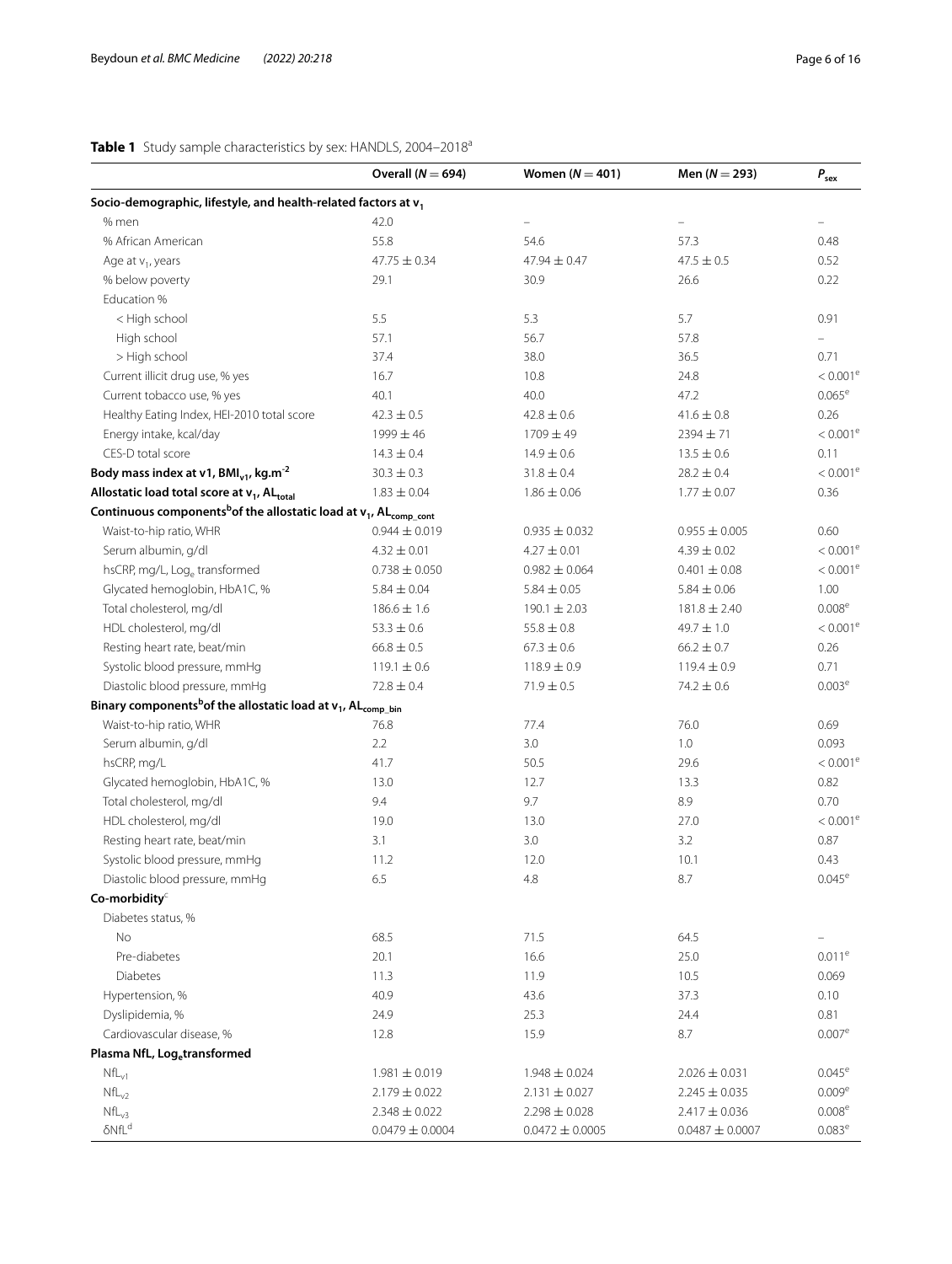# **Table 1** (continued)

|                     | Overall $(N = 694)$ | Women ( $N = 401$ ) | Men $(N = 293)$ | r <sub>sex</sub> |
|---------------------|---------------------|---------------------|-----------------|------------------|
| All-cause deaths, % | $\bigcap$<br>J.ZU   |                     |                 |                  |

*Abbreviations*: *ALcomp* allostatic load continuous components, *ALtotal* allostatic load total score, *BMI* body mass index, *Bayes* empirical Bayes estimator, *CES-D* Center for Epidemiologic Studies-Depression, *δ* annualized rate of change, *HANDLS* Healthy Aging in Neighborhoods of Diversity Across the Life Span, *HDL* high-density lipoprotein, HEI Healthy Eating Index, hsCRP high-sensitivity C-reactive protein, Hg mercury, NfL plasma neurofilament light, v<sub>1</sub> visit 1, v<sub>2</sub> visit 2, v<sub>3</sub> visit 3, WHR waist-tohip ratio

a Values are means ± SE for continuous variables or % for categorical variables. SD for continuous variables can be computed as SE × sqrt(*N*)

<sup>b</sup> Continuous components of the AL were multiple imputed using chained equations. Binary outcomes were computed after imputation. See cutoffs for each component in [supplemental methods](#page-13-0)

<sup>c</sup> Co-morbidity components were multiple imputed using chained equations. See definitions of components of co-morbidity in the ["Methods](#page-1-0)" section

<sup>d</sup> Annual rate of change in NfL between v<sub>1</sub> and v<sub>3</sub> using the empirical Bayes estimator predicted from a mixed-effects linear regression model with NfL as the outcome and *TIME* as the only predictor, validated against the observed annualized change between  $v_1$  and  $v_3$  (Pearson's  $r > 0.80$ )

<sup>e</sup> *p* < 0.05 upon further adjustment for age, race, and poverty status in multiple linear and multinomial logit models

vs. all-cause mortality, several notable fndings were observed. First, among men, when δNfL is set at its mean, BMI has an inverse association with all-cause mortality. The marginally significant inverse relationship between HbA1c and all-cause mortality observed when δNfL is set at its mean (CDE  $<$  0,  $p$   $<$  0.10) becomes non-significant when δNfL is not fxed in the total population with this diference in efect caused by pure interaction as well as mediated interaction (IR  $> 0$ , IM  $> 0$ ,  $p < 0.05$ ), indicative of synergism between HbA1c and δNfL in determining mortality risk. Finally, among men, a CDE of −0.684 (*p*  $= 0.037$ ) for hypercholesterolemia was found when  $\delta$ NfL was set at its mean, indicating that at an average rate of change in NfL over time, hypercholesterolemia is potentially protective against all-cause mortality.

# **Discussion**

Few studies have examined the association of plasma NfL and mortality in population-based studies, and these studies have been conducted in elderly White adults [[19\]](#page-14-14). In this study, we examined the association between plasma NfL and all-cause mortality in a socio-economically diverse sample of middle-aged urban White and African American adults. Furthermore, we analyzed these associations both overall and by sex. In addition, it is also the frst to test the potential interactive and



<span id="page-6-0"></span>estimator for change in Log<sub>e</sub>-transformed plasma NfL over v1, v2, and/or v3 of HANDLS ( $\delta Nf_{\text{haves}}$  in Table [1\)](#page-5-0). Below-median dNfL ranged between 0.0016891 and 0.0466214 with a mean  $\pm$  SD of 0.0398147  $\pm$  0.0055446; above-median dNfL ranged between 0.0466543 and 0.1086501, with a mean ± SD of 0.0559002 ± 0.0092975. Binary NfLv1 and δNfL (above vs. below or = median) based on the distributions in the final selected sample with a cutoff of 1.966279 for NfL<sub>v1</sub> and 0.0466214 for δNfL. **b** Analyses were based on 401 women and 293 men selected at baseline of HANDLS with complete data on NfL exposures over 3 visits (see Method [S1](#page-13-0) for details). All-cause deaths through December 31, 2018: 20 deaths among women and 23 deaths among men. Analysis time is presented in years from  $v_1$  age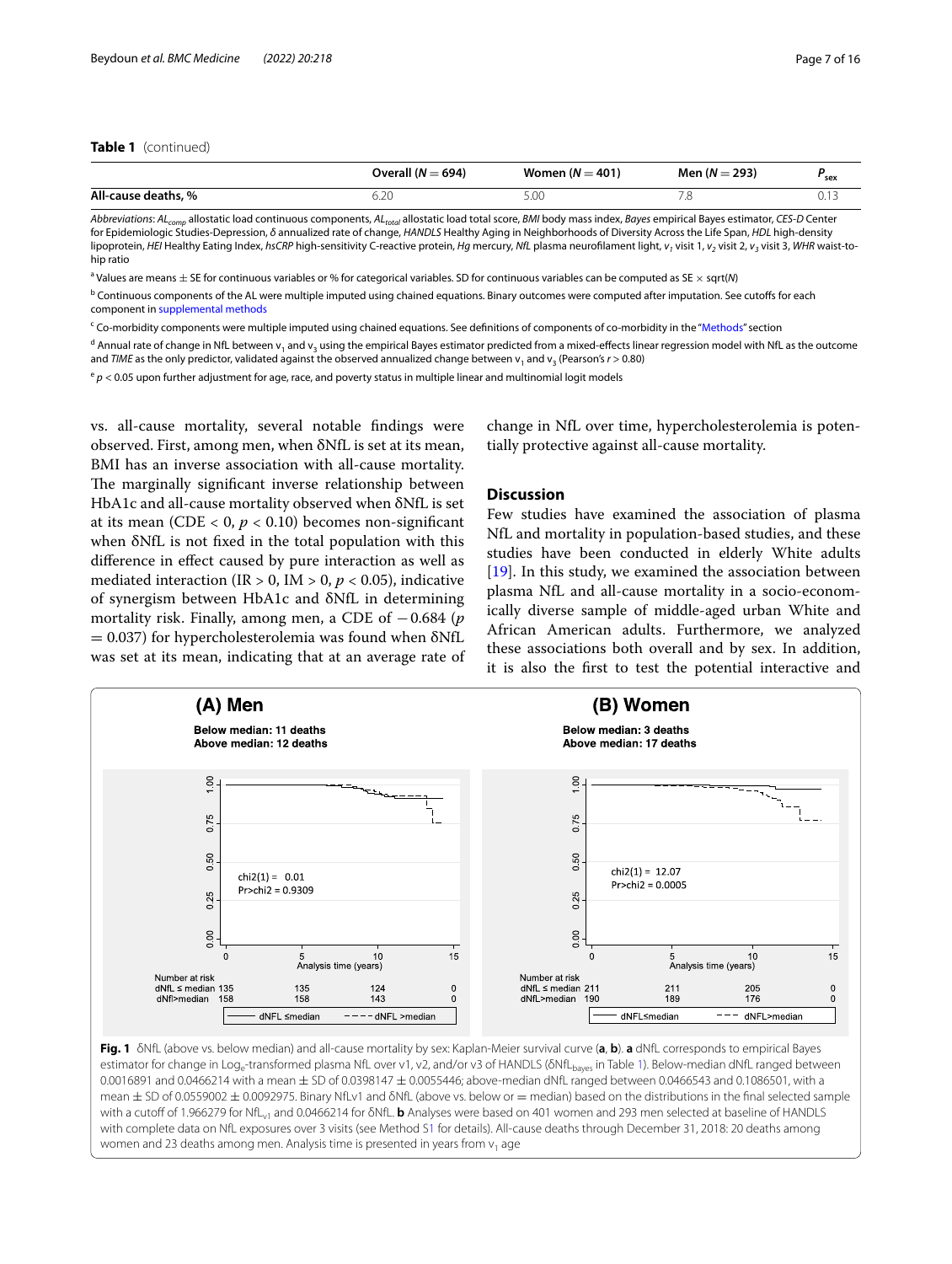<span id="page-7-0"></span>**Table 2** Plasma NfL<sub>v1</sub> and δNfL and their relation to all-cause mortality by sex: Cox PH hazards models

|                                       | Overall ( $N = 694$ ), $\beta \pm S E^a$ | Women ( $N = 401$ ), $\beta \pm SE$ | Men (N = 293), $\beta \pm$ SE   | $P_{\text{sex}}^{\text{b}}$ |
|---------------------------------------|------------------------------------------|-------------------------------------|---------------------------------|-----------------------------|
| NfLv1                                 |                                          |                                     |                                 |                             |
| Log <sub>e</sub> transformed, z-score |                                          |                                     |                                 |                             |
| Model 1 <sup>d</sup>                  | $+0.275 \pm 0.157$ , $p = 0.080$         | $+0.696 \pm 0.247, p = 0.005$       | $+0.060 \pm 0.236$ , $p = 0.80$ | 0.018                       |
|                                       | $HR = 1.317$                             | $HR = 2.006$                        | $HR = 1.062$                    |                             |
| Model 2 <sup>d</sup>                  | $+0.241 \pm 0.170$ , $p = 0.16$          | $+0.557 \pm 0.273$ , $p = 0.041$    | $+0.072 \pm 0.257$ , $p = 0.78$ | 0.07                        |
|                                       | $HR = 1.273$                             | $HR = 1.745$                        | $HR = 1.075$                    |                             |
| Above vs. below median <sup>e</sup>   |                                          |                                     |                                 |                             |
| Model 1 <sup>d</sup>                  | $+0.177 \pm 0.352$ , $p = 0.61$          | $+0.477 \pm 0.527, p = 0.36$        | $+0.104 \pm 0.486$ , $p = 0.83$ | 0.34                        |
|                                       | $HR = 1.194$                             | $HR = 1.611$                        | $HR = 1.110$                    |                             |
| Model 2 <sup>d</sup>                  | $0.095 \pm 0.359$ , $p = 0.79$           | $+0.274 \pm 0.566$ , $p = 0.63$     | $-0.041 \pm 0.509$ , $p = 0.94$ | 0.43                        |
|                                       | $HR = 1.010$                             | $HR = 1.315$                        | $HR = 0.956$                    |                             |
| $\delta NfL^c$                        |                                          |                                     |                                 |                             |
| Log <sub>e</sub> transformed, z-score |                                          |                                     |                                 |                             |
| Model 1 <sup>d</sup>                  | $+0.223 \pm 0.141, p = 0.11$             | $+0.436 \pm 0.223$ , $p = 0.051$    | $+0.060 \pm 0.197, p = 0.76$    | 0.11                        |
|                                       | $HR = 1.250$                             | $HR = 1.547$                        | $HR = 1.062$                    |                             |
| Model 2 <sup>d</sup>                  | $+0.201 \pm 0.144$ , $p = 0.16$          | $+0.500 \pm 0.235$ , $p = 0.034$    | $+0.047 \pm 0.200$ , $p = 0.81$ | 0.092                       |
|                                       | $HR = 1.223$                             | $HR = 1.649$                        | $HR = 1.048$                    |                             |
| Above vs. below median <sup>e</sup>   |                                          |                                     |                                 |                             |
| Model 1 <sup>d</sup>                  | $+0.448 \pm 0.346$ , $p = 0.20$          | $+1.363 \pm 0.649$ , $p = 0.036$    | $-0.194 \pm 0.451$ , $p = 0.67$ | 0.015                       |
|                                       | $HR = 1.565$                             | $HR = 3.908$                        | $HR = 1.214$                    |                             |
| Model 2 <sup>d</sup>                  | $+0.440 \pm 0.351, p = 0.21$             | $+1.595 \pm 0.695$ , $p = 0.022$    | $-0.266 \pm 0.464$ , $p = 0.57$ | 0.011                       |
|                                       | $HR = 1.553$                             | $HR = 4.928$                        | $HR = 1.305$                    |                             |

*Abbreviations*: *Bayes* empirical Bayes estimator, *CES-D* Center for Epidemiologic Studies-Depression, *δ* annualized rate of change, *HANDLS* Healthy Aging in Neighborhoods of Diversity Across the Life Span, *HEI* Healthy Eating Index, *HR* hazard ratio, *NfL* plasma neurofilament light, *v<sub>1</sub>* visit 1, *v<sub>2</sub>* visit 2, *v<sub>3</sub>* visit 3

a Values are Loge(HR) ± SE, *p* from Cox PH hazards models associated with each NfL exposure of interest. Hazard ratio (HR) point estimates are also presented. 95% CI for HR can be calculated as follows: lower confidence limit (LCL): exp[Log<sub>a</sub>HR − 1.96×SE(Log<sub>a</sub>HR)]; upper confidence limit (UCL): exp[Log<sub>a</sub>HR + 1.96×SE(Log<sub>a</sub>HR)]

<sup>b</sup> P-value for the 2-way interaction term between plasma NfL exposure and sex in a separate unstratified model

 $^{\mathsf{c}}$  Annual rate of change in NfL between v<sub>1</sub> and v<sub>3</sub> using the empirical Bayes estimator predicted from a mixed-effects linear regression model with NfL as the outcome and *TIME* as the only predictor, validated against the observed annualized change between  $v_1$  and  $v_3$  (Pearson's  $r > 0.80$ )

<sup>d</sup> Model 1 adjusted for age at v1, sex, race, poverty status, and the inverse mills ratio; model 2 additionally adjusted for education, HEI-2010 total score, mean energy intake (kcal/day), current tobacco use, current illicit drug use, and the CES-D total score

e SD values of continuous exposures can be derived from Table [1](#page-5-0). Binary NfLv1 and δNfL (above vs. below or = median) based on distributions in the final selected sample with a cutoff of 1.966279 for NfL<sub>v1</sub> and 0.0466214 for δNfL

mediating efects of BMI, AL index, and other measures of cardio-metabolic risk on this relationship. Here, we report that in women, δNfL was associated with an increased risk of all-cause mortality. In women, 1 SD of  $NfL_{v1}$  was associated with an increased risk of all-cause mortality, a relationship not detected for the binary  $NfL_{vl}$ exposure. Men did not exhibit a relationship between NfL exposure and mortality. We further explored these associations and found that in women, most of these associations were direct and were not explained by or did not interact with cardio-metabolic risk factors. We found one exception with a possible antagonistic interaction for hsCRP and NfL<sub>v1</sub>, indicating that NfL<sub>v1</sub> is a better prognostic indicator at normal hsCRP values. Moreover, there was some evidence of synergistic interaction between HbA1c and δNfL in determining mortality risk, overall. These novel results add informative insight that plasma NfL can potentially be used as a biomarker to predict allcause mortality in middle-aged women across diferent races.

Plasma NfL has recently gained significant attention due to its association with neurological diseases including sporadic and familial AD [[5](#page-14-4), [7,](#page-14-24) [50\]](#page-15-12), frontotemporal degeneration [[10\]](#page-14-25), multiple sclerosis  $[12]$  $[12]$ , traumatic brain injury  $[11]$  $[11]$ , Parkinson's disease  $[4]$  $[4]$  $[4]$ , and other neurological disorders  $[9]$ . In addition, levels of plasma NfL predict the future onset of dementia [[8](#page-14-5), [51\]](#page-15-13). In non-demented adults, plasma NfL may also have clinical utility as it has been shown to be associated with a faster decline in normalized mental status scores in White adults and in older adults [[30](#page-14-23)]. In older adults (median age 75 years) in the Multidomain Alzheimer's Preventive Trial (MAPT), plasma NfL was associated with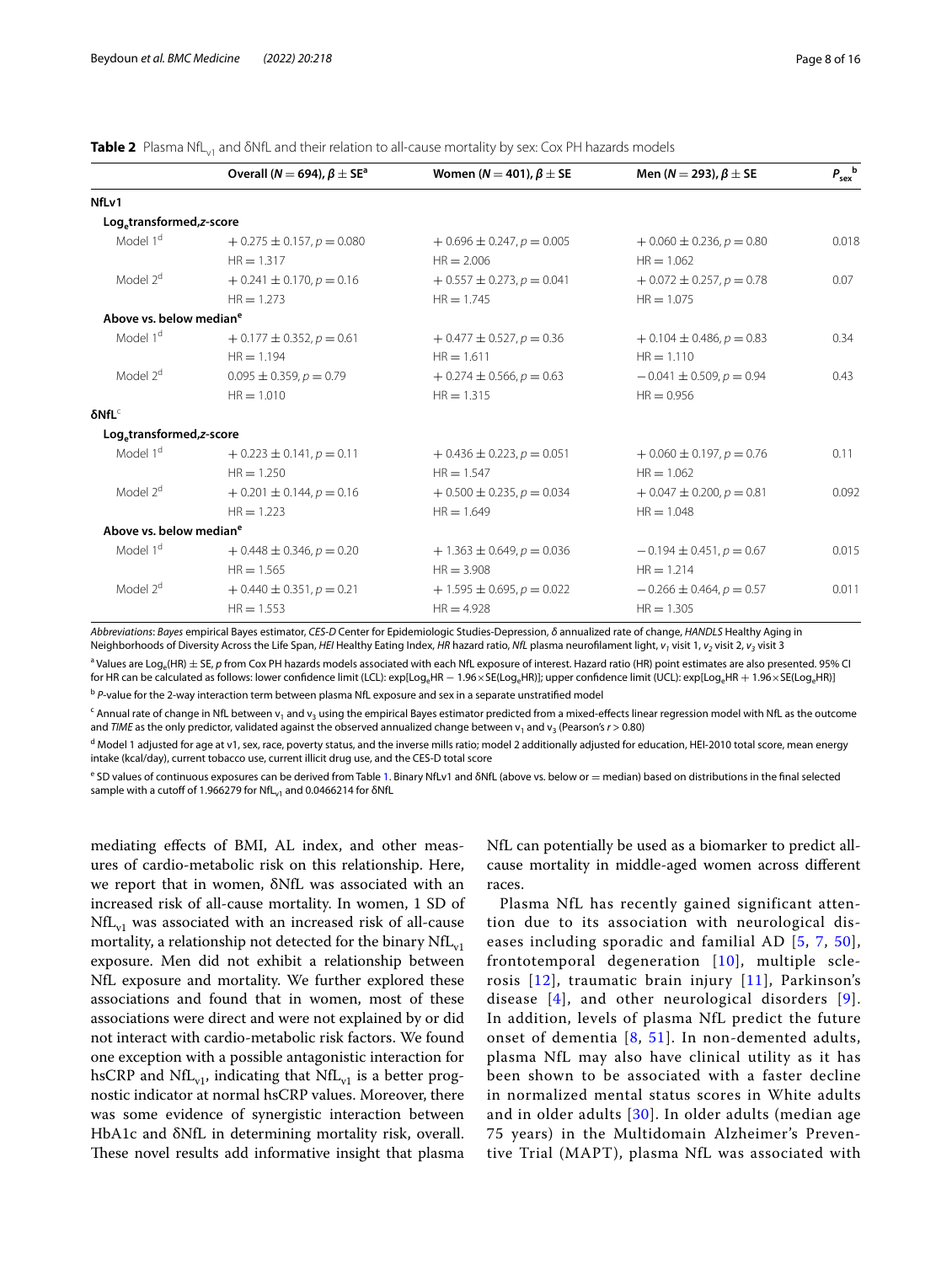<span id="page-8-0"></span>**Table 3** Plasma NfL<sub>v1</sub> and its relation to all-cause mortality among women: mediating and interactive effects of BMI, AL, and co-morbidity index using 4-way decomposition<sup>a,b,c</sup>

|                                   | Overall ( $N = 694$ ), $\beta \pm$ SE | P    | Women ( $N = 401$ ), $\beta \pm SE$ | P     | Men ( $N = 293$ ), $\beta \pm$ SE        | P    |
|-----------------------------------|---------------------------------------|------|-------------------------------------|-------|------------------------------------------|------|
| $X = NfL_{v1}$ ; $M = BMI$        |                                       |      |                                     |       |                                          |      |
| Total effect                      | $+0.397 \pm 0.264$                    | 0.13 | $+0.877 \pm 0.602$                  | 0.15  | $+0.138 \pm 0.345$                       | 0.69 |
| CDE                               | $+0.173 \pm 0.222$                    | 0.44 | $+0.712 \pm 0.465$                  | 0.13  | $-0.073 \pm 0.228$                       | 0.75 |
| $\ensuremath{\mathsf{IR}}\xspace$ | $+0.083 \pm 0.090$                    | 0.36 | $-0.048 \pm 0.191$                  | 0.80  | $+0.089 \pm 0.198$                       | 0.65 |
| IM                                | $+0.106 \pm 0.071$                    | 0.14 | $+0.276 \pm 0.207$                  | 0.18  | $+0.031 \pm 0.073$                       | 0.67 |
| PM                                | $+0.035 \pm 0.050$                    | 0.48 | $-0.064 \pm 0.094$                  | 0.50  | $+ 0.090 \pm 0.065$                      | 0.16 |
| $X = NfL_{v1}$ ; $M = AL$         |                                       |      |                                     |       |                                          |      |
| Total effect                      | $+0.283 \pm 0.220$                    | 0.20 | $+0.835 \pm 0.585$                  | 0.15  | $+0.120 \pm 0.267$                       | 0.65 |
| CDE                               | $+0.282 \pm 0.219$                    | 0.20 | $+0.857 \pm 0.586$                  | 0.14  | $-0.009 \pm 0.253$                       | 0.97 |
| IR                                | $+0.000 \pm 0.011$                    | 1.00 | $-0.013 \pm 0.037$                  | 0.72  | $+0.079 \pm 0.115$                       | 0.49 |
| IM                                | $+0.004 \pm 0.015$                    | 0.80 | $+0.004 \pm 0.018$                  | 0.84  | $+0.033 \pm 0.036$                       | 0.36 |
| PM                                | $-0.003 \pm 0.015$                    | 0.83 | $-0.011 \pm 0.021$                  | 0.59  | $+0.017 \pm 0.032$                       | 0.61 |
| $X = NfL_{v1}$ ; $M = WHR$        |                                       |      |                                     |       |                                          |      |
| Total effect                      | $+0.540 \pm 2.051$                    | 0.79 | $+0.592 \pm 1.976$                  | 0.76  | $+0.097 \pm 0.307$                       | 0.75 |
| CDE                               | $+0.246 \pm 0.246$                    | 0.32 | $+0.609 \pm 1.02$                   | 0.55  | $+0.068 \pm 0.293$                       | 0.82 |
| IR                                | $+0.400 \pm 2.391$                    | 0.87 | $+0.114 \pm 1.672$                  | 0.95  | $+0.005 \pm 0.059$                       | 0.93 |
|                                   |                                       |      |                                     |       |                                          |      |
| IM                                | $-0.095 \pm 0.360$                    | 0.79 | $-0.051 \pm 0.429$                  | 0.91  | $+0.008 \pm 0.041$<br>$+0.016 \pm 0.030$ | 0.84 |
| PM                                | $-0.012 \pm 0.099$                    | 0.91 | $-0.080 \pm 0.294$                  | 0.79  |                                          | 0.61 |
| $X = NfL_{v1}$ ; $M = ALB$        |                                       |      |                                     |       |                                          |      |
| Total effect                      | $+0.239 \pm 0.210$                    | 0.25 | $+0.728 \pm 0.485$                  | 0.13  | $-0.002 \pm 0.242$                       | 1.00 |
| CDE                               | $+0.236 \pm 0.214$                    | 0.27 | $+0.773 \pm 0.484$                  | 0.11  | $-0.007 \pm 0.250$                       | 0.98 |
| IR                                | $-0.003 \pm 0.026$                    | 0.91 | $-0.039 \pm 0.069$                  | 0.58  | $-0.041 \pm 0.060$                       | 0.50 |
| IM                                | $+0.019 \pm 0.022$                    | 0.42 | $-0.010 \pm 0.022$                  | 0.66  | $+$ 0.046 $\pm$ 0.034                    | 0.17 |
| PM                                | $-0.011 \pm 0.021$                    | 0.61 | $+0.003 \pm 0.015$                  | 0.85  | $-0.000 \pm 0.049$                       | 0.99 |
| $X = NfL_{v1}$ ; $M = CRP$        |                                       |      |                                     |       |                                          |      |
| Total effect                      | $+0.376 \pm 0.245$                    | 0.13 | $+0.829 \pm 0.585$                  | 0.16  | $+0.132 \pm 0.289$                       | 0.65 |
| CDE                               | $+0.399 \pm 0.244$                    | 0.10 | $+1.109 \pm 0.543$                  | 0.041 | $+0.045 \pm 0.310$                       | 0.88 |
| IR                                | $-0.017 \pm 0.029$                    | 0.55 | $-0.274 \pm 0.162$                  | 0.091 | $+0.074 \pm 0.110$                       | 0.50 |
| IM                                | $+0.015 \pm 0.022$                    | 0.49 | $+0.064 \pm 0.058$                  | 0.27  | $+0.025 \pm 0.029$                       | 0.39 |
| PM                                | $-0.021 \pm 0.021$                    | 0.32 | $-0.071 \pm 0.053$                  | 0.18  | $-0.013 \pm 0.022$                       | 0.57 |
| $X = NfL_{v1}$ ; $M = HBA1C$      |                                       |      |                                     |       |                                          |      |
| Total effect                      | $+0.275 \pm 0.222$                    | 0.22 | $+0.884 \pm 0.565$                  | 0.12  | $+0.082 \pm 0.277$                       | 0.77 |
| CDE                               | $+0.264 \pm 0.224$                    | 0.24 | $+0.864 \pm 0.564$                  | 0.13  | $+0.084 \pm 0.278$                       | 0.76 |
| $\ensuremath{\mathsf{IR}}\xspace$ | $-0.001 \pm 0.012$                    | 0.94 | $-0.007 \pm 0.022$                  | 0.74  | $+0.001 \pm 0.023$                       | 0.98 |
| IM                                | $+0.001 \pm 0.008$                    | 0.93 | $+0.003 \pm 0.015$                  | 0.82  | $-0.005 \pm 0.014$                       | 0.74 |
| PM                                | $+0.011 \pm 0.014$                    | 0.43 | $+0.023 \pm 0.024$                  | 0.34  | $+0.002 \pm 0.016$                       | 0.89 |
| $X = NfL_{v1}$ ; $M = CHOL$       |                                       |      |                                     |       |                                          |      |
| Total effect                      | $+0.244 \pm 0.220$                    | 0.27 | $+0.727 \pm 0.478$                  | 0.13  | $-0.002 \pm 0.277$                       | 0.99 |
| CDE                               | $+0.247 \pm 0.219$                    | 0.26 | $+0.715 \pm 0.481$                  | 0.14  | $+0.043 \pm 0.258$                       | 0.87 |
| IR                                | $-0.000 \pm 0.015$                    | 0.98 | $+0.017 \pm 0.059$                  | 0.78  | $-0.053 \pm 0.071$                       | 0.46 |
| IM                                | $-0.007 \pm 0.012$                    | 0.59 | $-0.002 \pm 0.008$                  | 0.83  | $-0.030 \pm 0.038$                       | 0.43 |
| PM                                | $+0.004 \pm 0.014$                    | 0.79 | $-0.003 \pm 0.012$                  | 0.81  | $+0.037 \pm 0.041$                       | 0.36 |
| $X = NfL_{v1}$ ; $M = HDL$        |                                       |      |                                     |       |                                          |      |
| Total effect                      | $+0.436 \pm 0.280$                    | 0.12 | $+1.166 \pm 0.714$                  | 0.10  | $+0.106 \pm 0.332$                       | 0.75 |
| CDE                               | $+0.298 \pm 0.239$                    | 0.21 | $+0.672 \pm 0.484$                  | 0.17  | $+0.083 \pm 0.330$                       | 0.80 |
| IR                                | $+0.072 \pm 0.072$                    | 0.32 | $+0.365 \pm 0.311$                  | 0.24  | $-0.007 \pm 0.036$                       | 0.85 |
| ΙM                                | $+0.050 \pm 0.038$                    | 0.20 | $+0.104 \pm 0.098$                  | 0.29  | $+0.010 \pm 0.060$                       | 0.87 |
| PM                                | $+0.016 \pm 0.024$                    | 0.50 | $+0.026 \pm 0.036$                  | 0.47  | $-0.020 \pm 0.041$                       | 0.63 |
| $X = NfL_{v1}$ ; $M = RHR$        |                                       |      |                                     |       |                                          |      |
| Total effect                      | $+0.310 \pm 0.229$                    | 0.18 | $+0.725 \pm 0.515$                  | 0.16  | $+0.215 \pm 0.327$                       | 0.51 |
| CDE                               | $+0.348 \pm 0.239$                    | 0.15 | $+0.757 \pm 0.530$                  | 0.15  | $+0.228 \pm 0.324$                       | 0.48 |
| IR.                               | $-0.029 \pm 0.040$                    | 0.47 | $+0.020 \pm 0.085$                  | 0.81  | $-0.013 \pm 0.113$                       | 0.91 |
| IM                                | $+0.004 \pm 0.009$                    | 0.66 | $-0.015 \pm 0.025$                  | 0.55  | $+0.005 \pm 0.029$                       | 0.87 |
| PM                                | $-0.014 \pm 0.016$                    | 0.39 | $-0.037 \pm 0.037$                  | 0.32  | $-0.004 \pm 0.020$                       | 0.84 |
| $X = NfL_{v1}$ ; $M = SBP$        |                                       |      |                                     |       |                                          |      |
| Total effect                      | $+0.247 \pm 0.225$                    | 0.27 | $+0.759 \pm 0.495$                  | 0.13  | $+0.046 \pm 0.278$                       | 0.87 |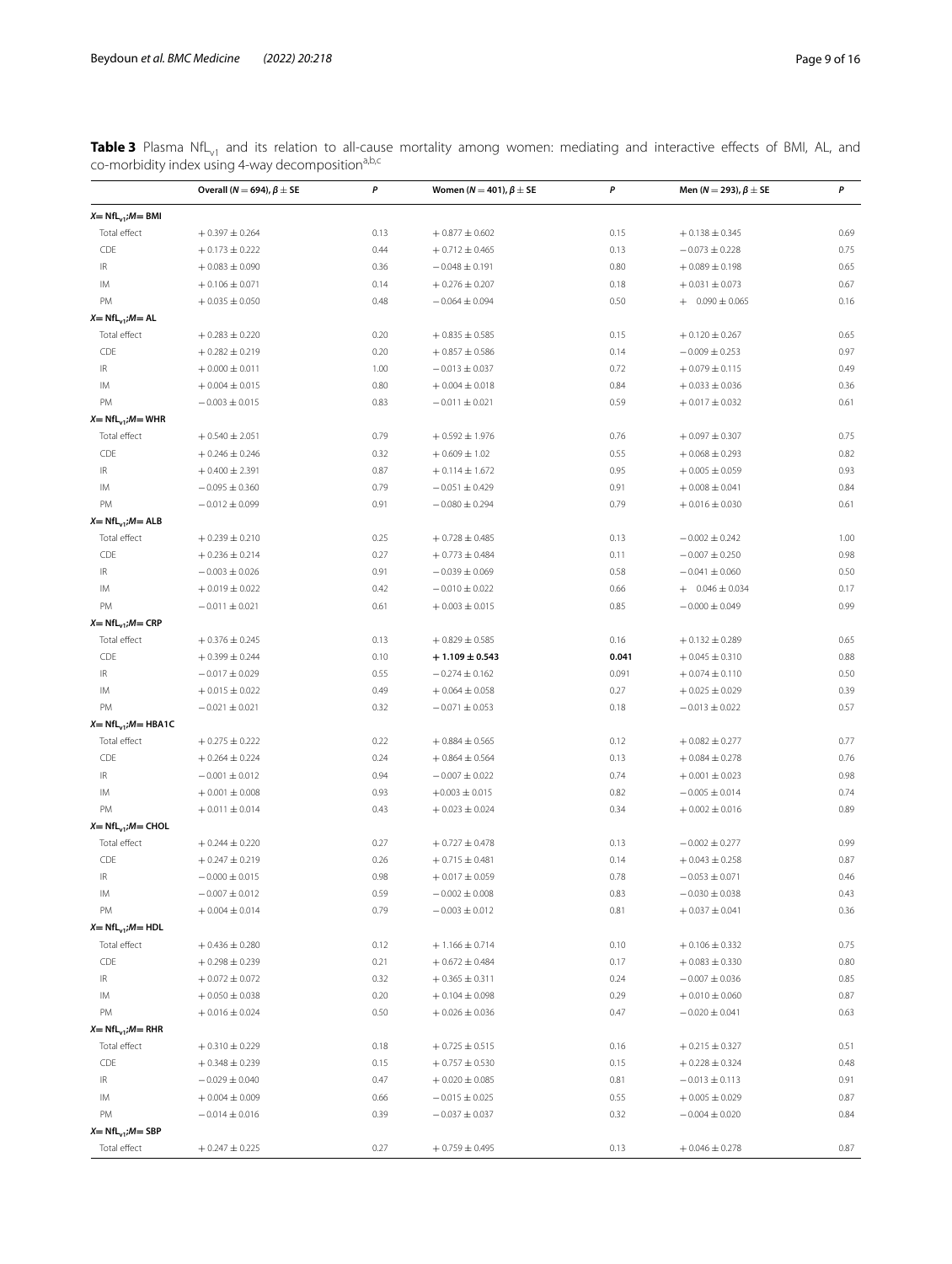# **Table 3** (continued)

|                                   | Overall ( $N = 694$ ), $\beta \pm$ SE | P    | Women ( $N = 401$ ), $\beta \pm SE$ | P    | Men (N = 293), $\beta \pm$ SE | P    |
|-----------------------------------|---------------------------------------|------|-------------------------------------|------|-------------------------------|------|
| CDE                               | $+0.257 \pm 0.227$                    | 0.26 | $+0.769 \pm 0.495$                  | 0.12 | $+0.044 \pm 0.284$            | 0.88 |
| $\ensuremath{\mathsf{IR}}\xspace$ | $+0.003 \pm 0.012$                    | 0.83 | $-0.000 \pm 0.008$                  | 0.97 | $+0.015 \pm 0.058$            | 0.79 |
| IM                                | $-0.006 \pm 0.017$                    | 0.71 | $+0.001 \pm 0.037$                  | 0.99 | $-0.009 \pm 0.021$            | 0.67 |
| PM                                | $-0.007 \pm 0.021$                    | 0.76 | $-0.010 \pm 0.049$                  | 0.84 | $-0.003 \pm 0.019$            | 0.88 |
| $X = NfL_{v1}$ ; $M = DBP$        |                                       |      |                                     |      |                               |      |
| Total effect                      | $+0.268 \pm 0.218$                    | 0.22 | $+0.812 \pm 0.529$                  | 0.13 | $+0.093 \pm 0.280$            | 0.74 |
| CDE                               | $+0.291 \pm 0.221$                    | 0.19 | $+0.912 \pm 0.558$                  | 0.10 | $+0.111 \pm 0.290$            | 0.70 |
| $\ensuremath{\mathsf{IR}}\xspace$ | $-0.002 \pm 0.030$                    | 0.95 | $+0.029 \pm 0.090$                  | 0.75 | $-0.015 \pm 0.072$            | 0.83 |
| IM                                | $-0.001 \pm 0.021$                    | 0.97 | $-0.090 \pm 0.096$                  | 0.34 | $+0.001 \pm 0.008$            | 0.88 |
| PM                                | $-0.020 \pm 0.021$                    | 0.33 | $-0.038 \pm 0.057$                  | 0.51 | $-0.004 \pm 0.013$            | 0.76 |
| $X = NfL_{v1}$ ; $M = HYPERT$     |                                       |      |                                     |      |                               |      |
| Total effect                      | $+0.288 \pm 0.217$                    | 0.19 | $+0.729 \pm 0.489$                  | 0.14 | $+0.077 \pm 0.271$            | 0.78 |
| CDE                               | $+0.080 \pm 0.232$                    | 0.73 | $+0.096 \pm 0.347$                  | 0.78 | $+0.174 \pm 0.354$            | 0.62 |
| $\ensuremath{\mathsf{IR}}\xspace$ | $+0.199 \pm 0.159$                    | 0.21 | $+0.600 \pm 0.379$                  | 0.11 | $-0.092 \pm 0.167$            | 0.58 |
| IM                                | $+0.006 \pm 0.013$                    | 0.64 | $+0.020 \pm 0.053$                  | 0.71 | $-0.003 \pm 0.010$            | 0.76 |
| PM                                | $+0.003 \pm 0.008$                    | 0.69 | $+0.013 \pm 0.034$                  | 0.71 | $-0.002 \pm 0.008$            | 0.81 |
| $X = NfL_{v1}$ ; $M = DIAB$       |                                       |      |                                     |      |                               |      |
| Total effect                      | $+0.370 \pm 0.244$                    | 0.13 | $+0.714 \pm 0.485$                  | 0.14 | $+0.158 \pm 0.314$            | 0.62 |
| CDE                               | $+0.484 \pm 0.295$                    | 0.10 | $+0.760 \pm 0.501$                  | 0.13 | $+0.314 \pm 0.431$            | 0.47 |
| $\ensuremath{\mathsf{IR}}\xspace$ | $-0.117 \pm 0.120$                    | 0.32 | $+0.032 \pm 0.225$                  | 0.89 | $-0.174 \pm 0.175$            | 0.32 |
| IM                                | $+0.016 \pm 0.019$                    | 0.38 | $-0.007 \pm 0.051$                  | 0.89 | $+0.012 \pm 0.020$            | 0.56 |
| PM                                | $-0.014 \pm 0.019$                    | 0.46 | $-0.070 \pm 0.057$                  | 0.21 | $+0.006 \pm 0.014$            | 0.68 |
| $X = NfL_{v1}$ ; $M = HYPERCHOL$  |                                       |      |                                     |      |                               |      |
| Total effect                      | $+0.279 \pm 0.244$                    | 0.25 | $+0.637 \pm 0.481$                  | 0.19 | $+0.137 \pm 0.338$            | 0.69 |
| CDE                               | $+0.270 \pm 0.300$                    | 0.37 | $+0.566 \pm 0.528$                  | 0.28 | $+0.182 \pm 0.414$            | 0.66 |
| $\ensuremath{\mathsf{IR}}\xspace$ | $+0.006 \pm 0.089$                    | 0.95 | $+0.078 \pm 0.141$                  | 0.58 | $-0.047 \pm 0.091$            | 0.61 |
| IM                                | $-0.001 \pm 0.006$                    | 0.83 | $-0.010 \pm 0.021$                  | 0.64 | $+0.000 \pm 0.007$            | 0.99 |
| PM                                | $+0.004 \pm 0.009$                    | 0.67 | $+0.003 \pm 0.018$                  | 0.87 | $+0.002 \pm 0.020$            | 0.94 |
| $X = NfL_{v1}$ ; $M = CVD$        |                                       |      |                                     |      |                               |      |
| Total effect                      | $+0.158 \pm 0.213$                    | 0.46 | $+0.362 \pm 0.414$                  | 0.38 | $+0.055 \pm 0.282$            | 0.85 |
| CDE                               | $+0.078 \pm 0.230$                    | 0.73 | $+0.260 \pm 0.446$                  | 0.56 | $+0.007 \pm 0.285$            | 0.98 |
| $\ensuremath{\mathsf{IR}}\xspace$ | $+0.080 \pm 0.053$                    | 0.13 | $+0.102 \pm 0.122$                  | 0.41 | $+0.049 \pm 0.057$            | 0.40 |
| IM                                | $+0.002 \pm 0.011$                    | 0.87 | $+0.002 \pm 0.019$                  | 0.90 | $+0.000 \pm 0.011$            | 1.00 |
| PM                                | $-0.002 \pm 0.012$                    | 0.84 | $-0.003 \pm 0.024$                  | 0.90 | $-0.000 \pm 0.009$            | 0.99 |

*Abbreviations*: *AL* allostatic load, *ALB* albumin, *BMI* body mass index, *CDE* controlled direct efect, *CES-D* Center for Epidemiological Studies-Depression, *CHOL* total cholesterol, *CRP* C-reactive protein (high sensitivity), Log, transformed, *CVD* cardiovascular disease, *DBP* diastolic blood pressure, *DIAB* diabetes, *HBA1C* glycated hemoglobin, *HDL* high-density lipoprotein cholesterol, *HEI-2010* Healthy Eating Index-2010 version, *HYPERT* hypertension, *HYPERCHOL* hypercholesterolemia, *IM* interaction, mediated, *IR* interaction, reference, *M* mediators/effect modifier, *NfL* plasma neurofilament light chain, Log<sub>e</sub> transformed, *PM* pure mediation, *RHR* resting heart rate, *SBP* systolic blood pressure, *WHR* waist-hip ratio, *X* exposure

a See the "[Methods](#page-1-0)" section and Table [1](#page-5-0) for the defnition of each NfL exposure (i.e., NfLv1 and δNfL). All exposures (*X*) and potential mediators/efect modifers (*M*) were *z*-scored for ease of interpretation, with the exception of binary *M* (coded as 0/1), namely DIAB, HYPERT, HYPERCHOL, and CVD. Control variables were set at their means

b Cox models for which 4-way decomposition was conducted are equivalent to model 2 (Table [2\)](#page-7-0), for continuous exposures, to which *M* was added and considered as a potential mediator/effect modifier. Control variables included age at v1, sex, race, poverty status, education, HEI-2010 total score, mean energy intake (kcal/day), current tobacco use, current illicit drug use, the CES-D total score, and the inverse mills ratio

c Total efects are beta = Loge(HR) ± SE with associated *p*-values from Cox PH hazards models associated with each NfL exposure of interest. Hazard ratio (HR) point estimates the exponent of beta. 95% CI for HR can be calculated as follows: lower confidence limit (LCL): exp[Log<sub>e</sub>HR − 1.96 × SE(Log<sub>e</sub>HR)]; upper confidence limit (UCL):  $exp[Log_e HR + 1.96 \times SE(log_e HR)]$ 

cognitive scores and executive function in adults with MCI but not in adults without cognitive impairment [\[52\]](#page-15-14). Blood-based biomarkers can be powerful tools for assessing the risk and diagnosing of disease and have the advantage of being easier to obtain, less expensive, and not requiring highly specialized clinical staff as well as equipment that is typically needed for the acquisition of CSF and neuroimaging modalities.

As more and more studies test the predictive value of plasma NfL, we develop a clearer understanding of what blood levels of this biomarker may indicate. Yet, we still do not fully understand what a rise in plasma NfL levels may signify in the absence of a disease diagnosis. To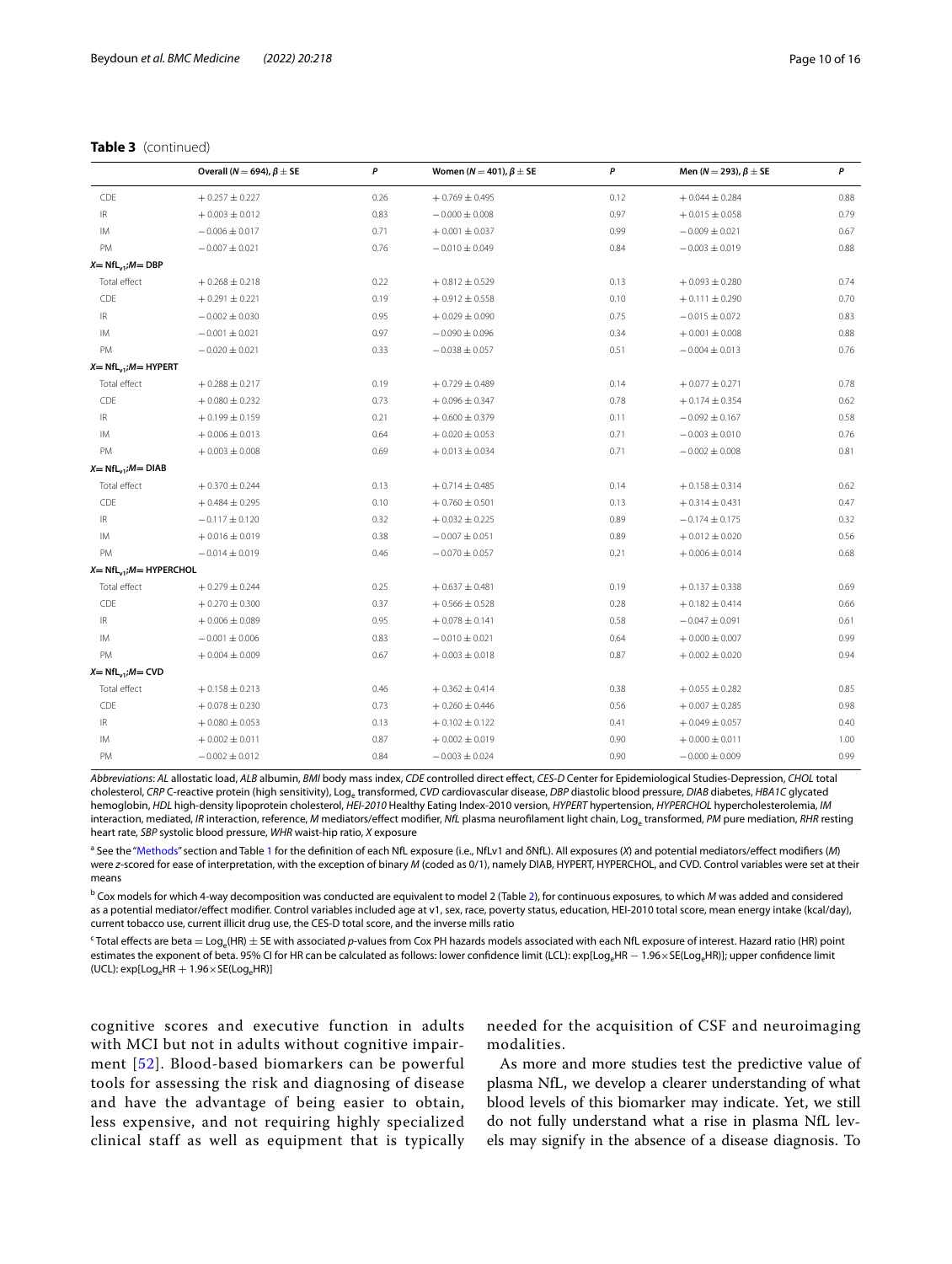<span id="page-10-0"></span>Table 4 Plasma δNfL and its relation to all-cause mortality, overall, and by sex: mediating and interactive effects of BMI, AL, and co-morbidity index using 4-way decomposition<sup>a,b,c</sup>

|                                   | Overall ( $N = 694$ ), $\beta \pm SE$ | P     | Women ( $N = 401$ ), $\beta \pm SE$ | P     | Men (N = 293), $\beta \pm$ SE | P     |
|-----------------------------------|---------------------------------------|-------|-------------------------------------|-------|-------------------------------|-------|
| $X = \delta NfL$ ; $M = BMI$      |                                       |       |                                     |       |                               |       |
| Total effect                      | $+0.201 \pm 0.170$                    | 0.24  | $+0.680 \pm 0.386$                  | 0.079 | $-0.052 \pm 0.208$            | 0.80  |
| CDE                               | $+0.264 \pm 0.171$                    | 0.12  | $+0.750 \pm 0.417$                  | 0.072 | $+0.090 \pm 0.173$            | 0.60  |
| $\ensuremath{\mathsf{IR}}\xspace$ | $-0.043 \pm 0.044$                    | 0.33  | $-0.025 \pm 0.086$                  | 0.77  | $-0.126 \pm 0.138$            | 0.36  |
| IM                                | $+0.015 \pm 0.017$                    | 0.36  | $+0.016 \pm 0.060$                  | 0.79  | $+0.011 \pm 0.017$            | 0.52  |
| PM                                | $-0.036 \pm 0.024$                    | 0.14  | $-0.064 \pm 0.058$                  | 0.27  | $-0.027 \pm 0.032$            | 0.40  |
| $X = \delta NfL$ ; $M = AL$       |                                       |       |                                     |       |                               |       |
| Total effect                      | $+0.229 \pm 0.179$                    | 0.20  | $+0.637 \pm 0.389$                  | 0.10  | $+0.056 \pm 0.228$            | 0.81  |
| CDE                               | $+0.230 \pm 0.182$                    | 0.20  | $+0.567 \pm 0.405$                  | 0.15  | $+0.059 \pm 0.213$            | 0.78  |
| $\ensuremath{\mathsf{IR}}\xspace$ | $+0.001 \pm 0.011$                    | 0.91  | $+0.011 \pm 0.050$                  | 0.82  | $+0.015 \pm 0.072$            | 0.84  |
| IM                                | $-0.002 \pm 0.020$                    | 0.90  | $+0.019 \pm 0.052$                  | 0.71  | $-0.004 \pm 0.021$            | 0.84  |
| PM                                | $-0.000 \pm 0.018$                    | 0.99  | $+0.019 \pm 0.047$                  | 0.68  | $-0.014 \pm 0.023$            | 0.55  |
| $X = \delta NfL$ ; $M = WHR$      |                                       |       |                                     |       |                               |       |
| Total effect                      | $+0.866 \pm 2.644$                    | 0.74  | $+1.33 \pm 5.07$                    | 0.79  | $+0.096 \pm 0.249$            | 0.70  |
| CDE                               | $+0.198 \pm 0.180$                    | 0.27  | $+0.55 \pm 0.57$                    | 0.34  | $+0.090 \pm 0.255$            | 0.72  |
| $\ensuremath{\mathsf{IR}}\xspace$ | $+0.798 \pm 2.986$                    | 0.79  | $+0.98 \pm 6.12$                    | 0.87  | $+0.019 \pm 0.065$            | 0.77  |
| IM                                | $-0.117 \pm 0.353$                    | 0.74  | $-0.18 \pm 0.90$                    | 0.84  | $-0.003 \pm 0.032$            | 0.92  |
| PM                                | $-0.012 \pm 0.074$                    | 0.87  | $-0.02 \pm 0.17$                    | 0.91  | $-0.011 \pm 0.020$            | 0.60  |
| $X = \delta NfL$ ; $M = ALB$      |                                       |       |                                     |       |                               |       |
| Total effect                      | $+0.107 \pm 0.167$                    | 0.52  | $+0.651 \pm 0.382$                  | 0.088 | $-0.170 \pm 0.185$            | 0.36  |
| CDE                               | $+0.090 \pm 0.170$                    | 0.60  | $+0.605 \pm 0.383$                  | 0.11  | $-0.133 \pm 0.189$            | 0.48  |
| $\ensuremath{\mathsf{IR}}\xspace$ | $+0.021 \pm 0.058$                    | 0.71  | $+0.047 \pm 0.127$                  | 0.71  | $-0.026 \pm 0.122$            | 0.83  |
| IM                                | $-0.005 \pm 0.014$                    | 0.69  | $-0.001 \pm 0.011$                  | 0.94  | $-0.013 \pm 0.029$            | 0.66  |
| PM                                | $-0.002 \pm 0.005$                    | 0.75  | $-0.000 \pm 0.005$                  | 0.99  | $+0.002 \pm 0.007$            | 0.80  |
| $X = \delta NfL:M = CRP$          |                                       |       |                                     |       |                               |       |
| Total effect                      | $+0.164 \pm 0.175$                    | 0.35  | $+0.578 \pm 0.362$                  | 0.11  | $-0.032 \pm 0.217$            | 0.88  |
| CDE                               | $+0.171 \pm 0.174$                    | 0.33  | $+0.669 \pm 0.371$                  | 0.072 | $-0.036 \pm 0.228$            | 0.88  |
| $\ensuremath{\mathsf{IR}}\xspace$ | $-0.008 \pm 0.002$                    | 0.65  | $-0.100 \pm 0.107$                  | 0.35  | $+0.008 \pm 0.038$            | 0.84  |
| IM                                | $-0.000 \pm 0.003$                    | 0.88  | $-0.024 \pm 0.037$                  | 0.52  | $+0.003 \pm 0.015$            | 0.83  |
| PM                                | $+0.001 \pm 0.006$                    | 0.87  | $+0.034 \pm 0.037$                  | 0.35  | $-0.007 \pm 0.020$            | 0.71  |
| $X = \delta NfL$ ; $M = HBA1C$    |                                       |       |                                     |       |                               |       |
| Total effect                      | $+0.079 \pm 0.183$                    | 0.67  | $+0.393 \pm 0.425$                  | 0.36  | $-0.091 \pm 0.222$            | 0.68  |
| CDE                               | $+0.159 \pm 0.155$                    | 0.31  | $+0.470 \pm 0.370$                  | 0.20  | $+0.011 \pm 0.191$            | 0.95  |
| $\ensuremath{\mathsf{IR}}\xspace$ | $-0.077 \pm 0.095$                    | 0.42  | $-0.058 \pm 0.135$                  | 0.67  | $-0.103 \pm 0.145$            | 0.48  |
| IM                                | $+0.056 \pm 0.023$                    | 0.014 | $+0.042 \pm 0.036$                  | 0.25  | $+0.061 \pm 0.034$            | 0.071 |
| PM                                | $-0.059 \pm 0.041$                    | 0.15  | $-0.061 \pm 0.080$                  | 0.44  | $+0.059 \pm 0.050$            | 0.23  |
| $X = \delta NfL$ ; $M = CHOL$     |                                       |       |                                     |       |                               |       |
| Total effect                      | $+0.312 \pm 0.195$                    | 0.11  | $+0.682 \pm 0.400$                  | 0.089 | $+0.116 \pm 0.244$            | 0.64  |
| CDE                               | $+0.303 \pm 0.194$                    | 0.12  | $+0.535 \pm 0.381$                  | 0.16  | $+0.168 \pm 0.264$            | 0.52  |
| IR                                | $-0.003 \pm 0.046$                    | 0.95  | $+0.101 \pm 0.147$                  | 0.49  | $-0.045 \pm 0.064$            | 0.48  |
| ΙM                                | $+0.023 \pm 0.018$                    | 0.20  | $+0.042 \pm 0.046$                  | 0.37  | $+0.011 \pm 0.019$            | 0.55  |
| PM                                | $-0.012 \pm 0.015$                    | 0.43  | $+0.004 \pm 0.025$                  | 0.87  | $-0.018 \pm 0.022$            | 0.42  |
| $X = \delta NfL$ ; $M = HDL$      |                                       |       |                                     |       |                               |       |
| Total effect                      | $+0.230 \pm 0.182$                    | 0.21  | $+0.699 \pm 0.411$                  | 0.089 | $+0.016 \pm 0.216$            | 0.94  |
| CDE                               | $+0.222 \pm 0.171$                    | 0.20  | $+0.736 \pm 0.402$                  | 0.067 | $-0.000 \pm 0.230$            | 1.00  |
| IR                                | $+0.002 \pm 0.037$                    | 0.95  | $-0.024 \pm 0.180$                  | 0.89  | $+0.014 \pm 0.050$            | 0.77  |
| ΙM                                | $+0.001 \pm 0.004$                    | 0.85  | $-0.001 \pm 0.012$                  | 0.97  | $-0.004 \pm 0.011$            | 0.72  |
| PM                                | $+0.005 \pm 0.010$                    | 0.65  | $-0.013 \pm 0.029$                  | 0.66  | $+0.006 \pm 0.012$            | 0.64  |
| $X = \delta NfL$ ; $M = RHR$      |                                       |       |                                     |       |                               |       |
| Total effect                      | $+0.223 \pm 0.171$                    | 0.20  | $+0.599 \pm 0.382$                  | 0.12  | $+0.032 \pm 0.191$            | 0.87  |
| CDE                               | $+0.220 \pm 0.172$                    | 0.20  | $+0.425 \pm 0.385$                  | 0.27  | $+0.062 \pm 0.189$            | 0.74  |
| IR                                | $-0.022 \pm 0.032$                    | 0.50  | $+0.085 \pm 0.124$                  | 0.50  | $-0.031 \pm 0.070$            | 0.66  |
| ΙM                                | $-0.012 \pm 0.021$                    | 0.58  | $+0.051 \pm 0.056$                  | 0.36  | $-0.031 \pm 0.029$            | 0.29  |
| PM                                | $+0.036 \pm 0.025$                    | 0.16  | $+0.037 \pm 0.049$                  | 0.45  | $+0.032 \pm 0.033$            | 0.33  |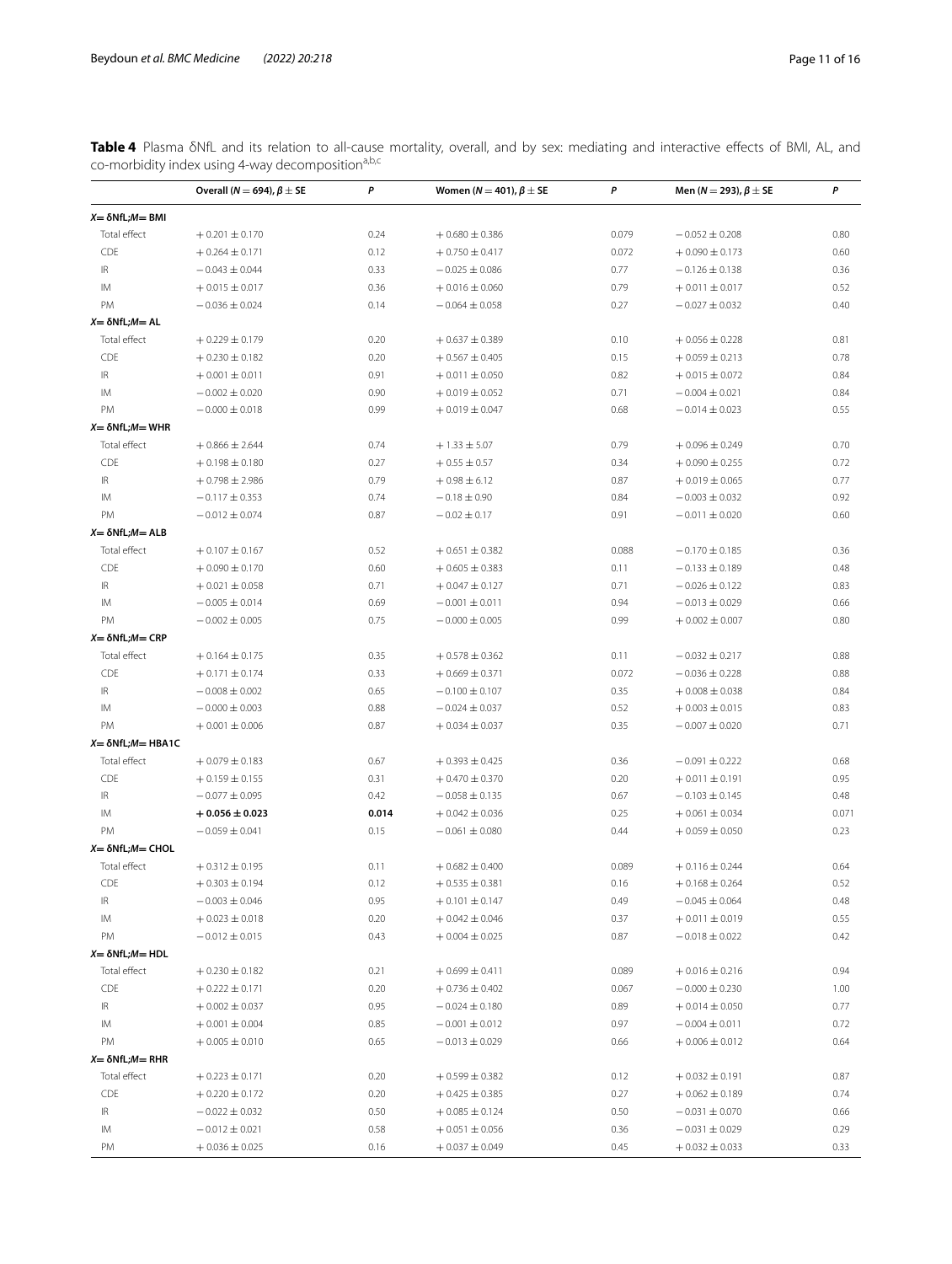# **Table 4** (continued)

|                                    | Overall ( $N = 694$ ), $\beta \pm$ SE | P    | Women ( $N = 401$ ), $\beta \pm$ SE | P     | Men (N = 293), $\beta \pm$ SE | P    |
|------------------------------------|---------------------------------------|------|-------------------------------------|-------|-------------------------------|------|
| $X = \delta NfL$ ; $M = SBP$       |                                       |      |                                     |       |                               |      |
| Total effect                       | $+0.211 \pm 0.176$                    | 0.23 | $+0.654 \pm 0.389$                  | 0.093 | $+0.009 \pm 0.208$            | 0.97 |
| CDE                                | $+0.190 \pm 0.181$                    | 0.29 | $+0.639 \pm 0.385$                  | 0.097 | $-0.0236 \pm 0.221$           | 0.92 |
| $\ensuremath{\mathsf{IR}}\xspace$  | $+0.006 \pm 0.019$                    | 0.76 | $+0.005 \pm 0.039$                  | 0.89  | $+0.010 \pm 0.039$            | 0.80 |
| IM                                 | $+0.010 \pm 0.018$                    | 0.58 | $+0.001 \pm 0.041$                  | 0.83  | $+0.020 \pm 0.030$            | 0.52 |
| <b>PM</b>                          | $+0.005 \pm 0.019$                    | 0.79 | $+0.001 \pm 0.025$                  | 0.98  | $+0.003 \pm 0.038$            | 0.94 |
| $X = \delta NfL$ ; $M = DBP$       |                                       |      |                                     |       |                               |      |
| Total effect                       | $+0.248 \pm 0.180$                    | 0.17 | $+0.678 \pm 0.404$                  | 0.094 | $+0.043 \pm 0.207$            | 0.84 |
| CDE                                | $+0.248 \pm 0.184$                    | 0.18 | $+0.682 \pm 0.398$                  | 0.087 | $-0.020 \pm 0.230$            | 0.93 |
| $\ensuremath{\mathsf{IR}}\xspace$  | $-0.010 \pm 0.024$                    | 0.68 | $-0.014 \pm 0.042$                  | 0.74  | $+0.031 \pm 0.086$            | 0.72 |
| IM                                 | $-0.005 \pm 0.014$                    | 0.74 | $-0.002 \pm 0.018$                  | 0.93  | $+0.015 \pm 0.036$            | 0.68 |
| PM                                 | $+0.015 \pm 0.017$                    | 0.36 | $+0.011 \pm 0.020$                  | 0.58  | $+0.017 \pm 0.036$            | 0.63 |
| $X = \delta NfL$ ; $M = HYPERT$    |                                       |      |                                     |       |                               |      |
| Total effect                       | $+0.248 \pm 0.185$                    | 0.18 | $+0.666 \pm 0.392$                  | 0.089 | $+0.138 \pm 0.259$            | 0.59 |
| <b>CDE</b>                         | $+0.322 \pm 0.261$                    | 0.22 | $+0.252 \pm 0.369$                  | 0.50  | $+0.377 \pm 0.416$            | 0.37 |
| $\ensuremath{\mathsf{IR}}\xspace$  | $-0.089 \pm 0.140$                    | 0.53 | $+0.296 \pm 0.338$                  | 0.38  | $-0.181 \pm 0.172$            | 0.30 |
| IM                                 | $-0.016 \pm 0.025$                    | 0.53 | $+0.047 \pm 0.059$                  | 0.43  | $+0.043 \pm 0.045$            | 0.33 |
| <b>PM</b>                          | $+0.031 \pm 0.028$                    | 0.28 | $+0.071 \pm 0.051$                  | 0.16  | $-0.015 \pm 0.042$            | 0.73 |
| $X = \delta NfL$ ; $M = DIAB$      |                                       |      |                                     |       |                               |      |
| Total effect                       | $+0.153 \pm 0.178$                    | 0.39 | $+0.644 \pm 0.395$                  | 0.10  | $-0.072 \pm 0.222$            | 0.75 |
| CDE                                | $+0.037 \pm 0.237$                    | 0.88 | $+0.206 \pm 0.396$                  | 0.60  | $-0.190 \pm 0.336$            | 0.57 |
| $\ensuremath{\mathsf{IR}}\xspace$  | $+0.098 \pm 0.096$                    | 0.31 | $+0.321 \pm 0.258$                  | 0.22  | $+0.123 \pm 0.134$            | 0.36 |
| IM                                 | $+0.021 \pm 0.021$                    | 0.33 | $+0.093 \pm 0.084$                  | 0.27  | $+0.022 \pm 0.026$            | 0.41 |
| PM                                 | $-0.002 \pm 0.023$                    | 0.94 | $+0.023 \pm 0.057$                  | 0.69  | $-0.026 \pm 0.028$            | 0.37 |
| $X = \delta NfL$ ; $M = HYPERCHOL$ |                                       |      |                                     |       |                               |      |
| Total effect                       | $+0.207 \pm 0.178$                    | 0.25 | $+0.552 \pm 0.380$                  | 0.15  | $+0.023 \pm 0.209$            | 0.91 |
| CDE                                | $+0.128 \pm 0.207$                    | 0.54 | $+0.407 \pm 0.440$                  | 0.36  | $+0.003 \pm 0.252$            | 0.99 |
| $\ensuremath{\mathsf{IR}}\xspace$  | $+0.081 \pm 0.078$                    | 0.30 | $+0.136 \pm 0.163$                  | 0.41  | $+0.023 \pm 0.083$            | 0.79 |
| IM.                                | $+0.006 \pm 0.011$                    | 0.56 | $+0.023 \pm 0.033$                  | 0.49  | $+0.001 \pm 0.006$            | 0.92 |
| <b>PM</b>                          | $-0.008 \pm 0.012$                    | 0.49 | $-0.014 \pm 0.023$                  | 0.55  | $-0.004 \pm 0.021$            | 0.86 |
| $X = \delta NfL$ ; $M = CVD$       |                                       |      |                                     |       |                               |      |
| Total effect                       | $+0.203 \pm 0.172$                    | 0.24 | $+0.542 \pm 0.385$                  | 0.16  | $+0.047 \pm 0.211$            | 0.82 |
| CDE                                | $+0.146 \pm 0.184$                    | 0.43 | $+0.485 \pm 0.434$                  | 0.26  | $+0.054 \pm 0.228$            | 0.81 |
| $\ensuremath{\mathsf{IR}}\xspace$  | $+0.057 \pm 0.048$                    | 0.23 | $+0.060 \pm 0.109$                  | 0.58  | $+0.002 \pm 0.036$            | 0.96 |
| IM                                 | $+0.011 \pm 0.012$                    | 0.34 | $+0.004 \pm 0.013$                  | 0.75  | $+0.001 \pm 0.019$            | 0.95 |
| <b>PM</b>                          | $-0.010 \pm 0.012$                    | 0.38 | $-0.009 \pm 0.017$                  | 0.64  | $-0.009 \pm 0.023$            | 0.68 |

*Abbreviations*: *AL* allostatic load, *ALB* albumin, *BMI* body mass index, *CDE* controlled direct efect, *CES-D* Center for Epidemiological Studies-Depression, *CHOL* total cholesterol, *CRP* C-reactive protein (high sensitivity), Log<sub>e</sub> transformed, *CVD* cardiovascular disease, *DBP* diastolic blood pressure, *DIAB* diabetes, *HBA1C* glycated hemoglobin, *HDL* high-density lipoprotein cholesterol, *HEI-2010* Healthy Eating Index-2010 version, *HYPERT* hypertension, *HYPERCHOL* hypercholesterolemia, *IM* interaction, mediated, *IR* interaction, reference, *M* mediators/effect modifier, *NfL* plasma neurofilament light chain, Log<sub>e</sub> transformed, *PM* pure mediation, *RHR* resting heart rate, *SBP* systolic blood pressure, *WHR* waist-hip ratio, *X* exposure

a See the "[Methods](#page-1-0)" section and Table [1](#page-5-0) for the definition of each NfL exposure (i.e., NfLv1 and δNfL). All exposures (X) and potential mediators/effect modifiers (M) were *z*-scored for ease of interpretation, with the exception of binary *M* (coded as 0/1), namely DIAB, HYPERT, HYPERCHOL, and CVD. Control variables were set at their means

b Cox models for which 4-way decomposition was conducted are equivalent to model 2 (Table [2\)](#page-7-0), for continuous exposures, to which *M* was added and considered as a potential mediator/effect modifier. Control variables included age at v1, sex, race, poverty status, education, HEI-2010 total score, mean energy intake (kcal/day), current tobacco use, current illicit drug use, the CES-D total score, and the inverse mills ratio

c Total efects are beta = Loge(HR) ± SE with associated *p*-values from Cox PH hazards models associated with each NfL exposure of interest. Hazard ratio (HR) point estimates the exponent of beta. 95% CI for HR can be calculated as follows: lower confidence limit (LCL): exp[Log<sub>e</sub>HR − 1.96 × SE(Log<sub>e</sub>HR)]; upper confidence limit (UCL)  $exp[Log_e HR + 1.96 \times SE(log_e HR)]$ 

gain further insight, recent studies have examined the plasma NfL levels and their association with mortality. Higher plasma NfL levels are associated with mortality in patients with stroke [[14,](#page-14-9) [15](#page-14-10)], sporadic Creutzfeldt-Jakob

disease [[16\]](#page-14-11), and spontaneous subarachnoid and intracerebral hemorrhages [\[17](#page-14-12), [18](#page-14-13)]. In these patient cohorts, brain injury initiates neuroaxonal damage which would lead to the release of neuronal NfL into the peripheral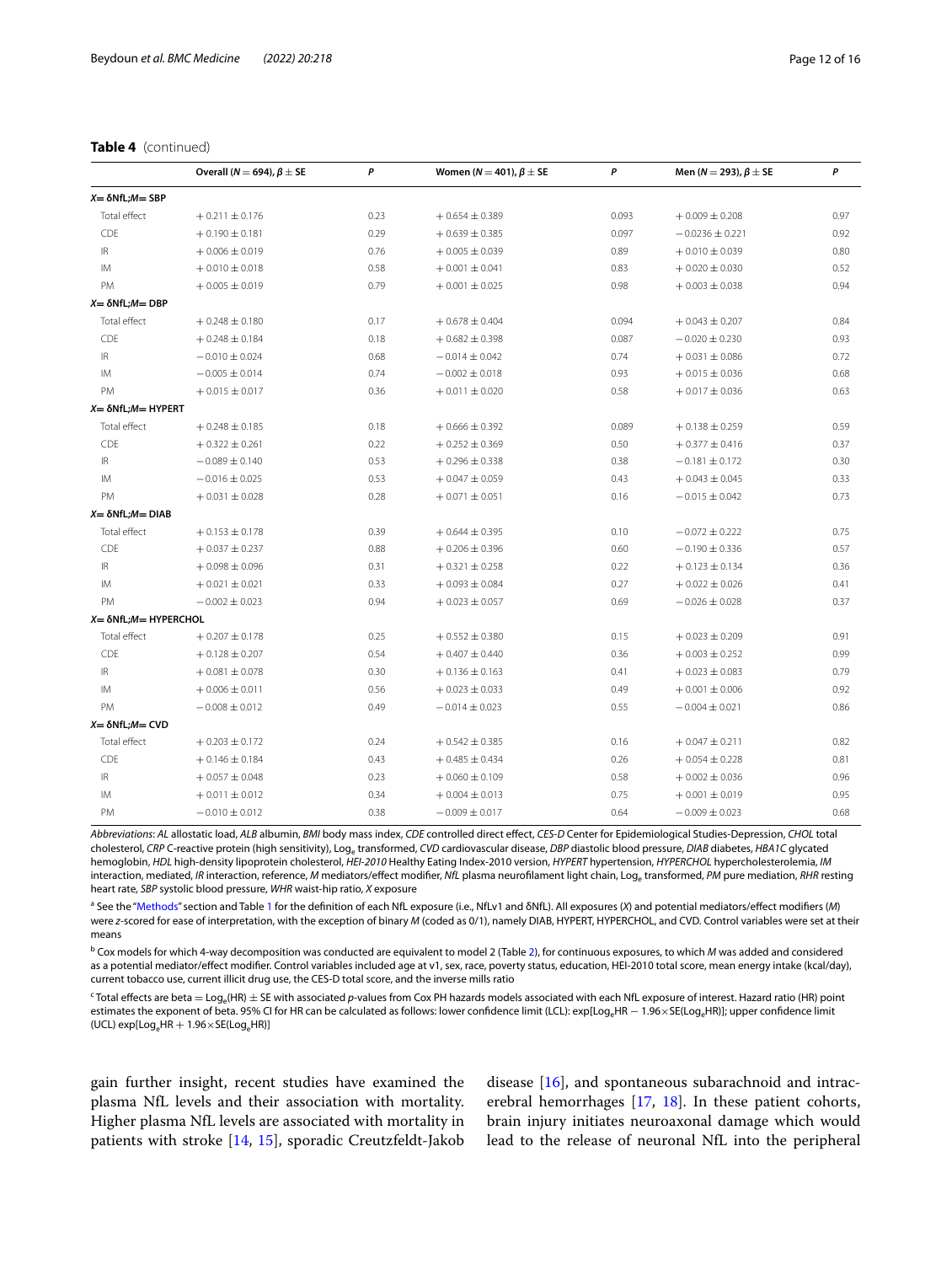blood [\[9](#page-14-6)]. Higher NfL in these cases of acute neuroaxonal damage predicts short-term mortality as most of these studies had  $\sim$  30-day follow-up periods, with the exception of sporadic Creutzfeldt-Jakob disease which had a longer follow-up period (mean 14.8 months) [\[16](#page-14-11)]. In these instances of acute brain injury, plasma NfL has the utility to predict short-term mortality. However, little evidence exists as to whether NfL is associated with future risk of all-cause mortality in the general population. A recent report found that plasma NfL was associated with mortality in centenarians and nonagenarians, with no reported sex diferences in these associations or in plasma NfL levels [[20](#page-14-15)]. Data from the MEMO study of elderly adults ( $N = 386$ ) found that serum NfL levels were associated with all-cause mortality [\[19](#page-14-14)]. In this study, the adjusted hazard ratio obtained from Cox proportional hazards analysis was stronger among men compared with that among women. This is in contrast to our study where signifcant associations between plasma NfL and mortality were only observed in women. These differences may be multi-factorial in that samples from the participants in the MEMO study were from  $\sim$  1997 and the participants were White and leaner (mean  $BMI = 27.7$ ) with a mean age of 73 years living in Augsburg, Germany. Our study consisted of African American and White adults with a mean age of 47.75 and a higher BMI (mean  $=$  30.3). Nevertheless, in these population-based studies, blood-based NfL was associated with mortality in women. These studies shed light that a blood assay predictor of dementia is also associated with all-cause mortality in the absence of neurological disease. This suggests that plasma/serum NfL may be used as a clinical biomarker to identify individuals at high mortality risk.

Moreover, a recent analysis of the same cohort as this current study, examined the associations of BMI, allostatic load index (AL<sub>index</sub> and its continuous components) with change in plasma NfL over time. This analysis indicated that HbA1c plays an important role in mediating the associations of BMI and the  $AL_{index}$  with  $\delta NfL$  [\[24](#page-14-19)]. This partly explains our finding that HbA1c may interact with change in NfL over time to determine mortality risk. Another fnding with continuous AL components indicated that NfL at  $v_1$  may be a prognostic indicator in women at normal levels of hsCRP close to the mean and that its value diminishes at higher hsCRP levels. This is a novel fnding that was not found in previous studies and requires further replication in larger samples. Our fndings among men indicate that when the annual rate of change in NfL is set at its mean, both BMI and hypercholesterolemia may consistently become protective against all-cause mortality. This finding did not apply to women

and needs to be replicated in larger studies of the comparable population but with longer follow-up periods.

Here, we have analyzed the longitudinal levels of plasma NfL. Very few studies have examined the longitudinal changes in the NfL levels in relation to health outcomes. Moreover, our study consisted of communitydwelling non-demented participants who are racially and socio-economically diverse. This scope broadens the current knowledge about the usefulness of plasma NfL in the population and also in the absence of neurological disease. Both a strength and a limitation of our study are the age of our study participants. In general, this middle-aged cohort is younger with a lower mean NfL at baseline compared to other studies, which typically are in older adults. However, given that we do observe signifcant associations with mortality in this younger population leads credence to the weathering and accelerated aging phenotype and premature mortality experienced by urban-dwelling African American and White adults living in Baltimore, MD  $[53-55]$  $[53-55]$ . Therefore, this cohort represents opportunities to identify early biomarkers of mortality that may identify middle-aged individuals that are at risk for premature mortality. This is especially relevant given the current mortality statistics showing a rise in midlife mortality [\[56\]](#page-15-17). Because of the baseline age of our cohort and the short follow-up, we are limited in the number of deaths, which may reduce the statistical power to identify additional associations with mortality. Moreover, the small sample size coupled with a limited number of deaths at follow-up reduced statistical power to detect interactive efects by binary efect modifers with a relatively low prevalence, such as self-reported cardiovascular disease, in the four-way decomposition models, particularly when stratified by sex. Thus, the extrapolation of our fndings to the larger target population may be limited, pending further studies with longer followup time after the last measure of plasma NfL. Moreover, selection bias due to unequal distribution by factors that were not accounted for compared to the initial sample is a possibility, explaining in part the sex-specifc fnding for NfL and all-cause mortality. We used 2-stage Heckman selection models to adjust for selection by key sociodemographic factors, including age, sex, race, and poverty status. However, further analysis suggested that women who reported cardio-vascular disease were selected to a greater extent compared to men, which explains the association between NfL change and mortality being restricted to women. Moreover, the role of chance cannot be ruled with multiplicity in hypotheses and mediators as well as efect modifers. Finally, residual confounding cannot be discounted in explaining some of our key fndings.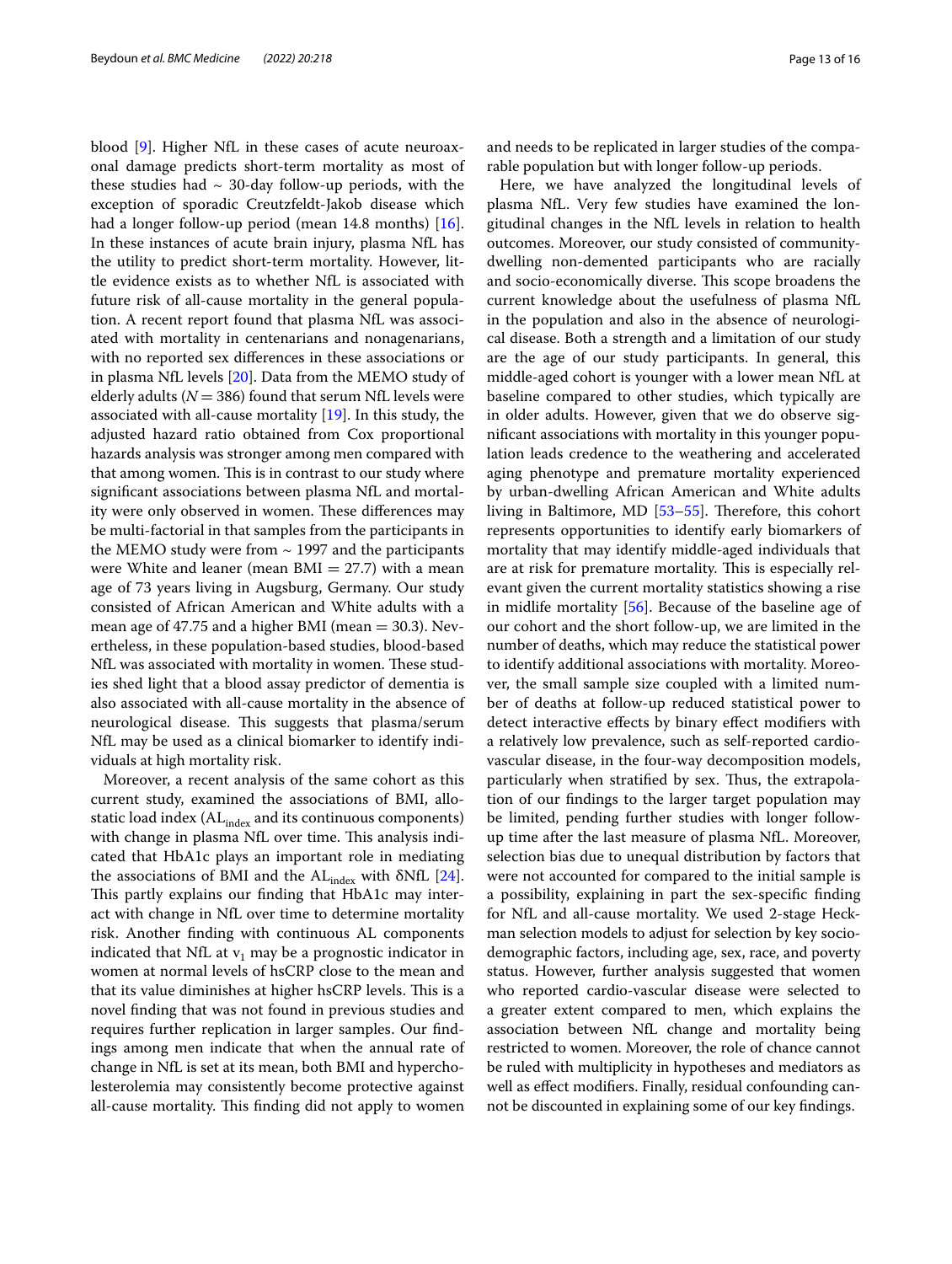# **Conclusions**

In conclusion, we report that plasma NfL levels measured both at baseline and over time can predict all-cause mortality in women. These findings merit further investigation in larger comparable samples of middle-aged adults, which will add to its usefulness as a potential prognostic marker at varying degrees of cardio-metabolic risk, particularly in terms of HbA1c and hsCRP levels. Nevertheless, it is important to identify biomarkers of mortality in middle-aged adults given the alarming recent increase in midlife all-cause mortality  $[56]$  $[56]$ . The sex-specific predictive value needs to be examined further both by attempting to replicate these fndings in other observational studies and through uncovering the mechanisms behind these diferences.

#### **Abbreviations**

AD: Alzheimer's disease; APOE: Apolipoprotein E genotype; BMI: Body mass index; CES-D: Center for Epidemiologic Studies-Depression; CI: Confdence interval; CSF: Cerebrospinal fuid; HANDLS: Healthy Aging in Neighborhoods of Diversity Across the Life Span; HEI-2010: Healthy Eating Index 2010 version; HR: Hazard ratio; HS: High school; IMR: Inverse Mills ratio; IRB: Institutional Review Board; MRV: Medical research vehicles; NfL: Plasma neuroflament light; OLS: Ordinary least squares; SD: Standard deviation; SE: Standard error; US: United States.

# **Supplementary Information**

The online version contains supplementary material available at [https://doi.](https://doi.org/10.1186/s12916-022-02425-x) [org/10.1186/s12916-022-02425-x.](https://doi.org/10.1186/s12916-022-02425-x)

<span id="page-13-0"></span>Additional file 1: Fig. S1. Participant flowchart illustrating plasma NfL measurements and mortality for this study. *Abbreviations*: δ=Annualized change; HANDLS = Healthy Aging Neighborhoods of Diversity Across the Life Span; NfL=Neuroflament Light Chain. **Method S1.** NfL sample selection. **Table S1.** Allostatic load indicator criteria. **Method S2.** Mixed-efects regression models. **Fig. S2.** Observed vs. empirical bayes estimator for annualized rate of change in Log<sub>e</sub> transformed NfL, Pearson's  $r$  = 0.83,  $p$  < 0.001. Table S2. BMI, AL, AL continuous parameters and cardio-metabolic co-morbidity indices and their relation to all-cause mortality by sex: mediating and moderating effects of  $NfL_{v1}$ using 4-way decomposition <sup>a,b,c</sup>. *Abbreviations*: AL = Allostatic Load; ALB=Albumin; BMI=Body Mass Index; CDE=Controlled Direct Effect; CES-D=Center for Epidemiological Studies-Depression; CHOL=Total cholesterol;  $CRP = C$ -reactive protein (high sensitivity), Log<sub>e</sub> transformed; CVD = Cardiovascular Disease; DBP = Diastolic Blood Pressure; DIAB=Diabetes; HBA1C=Glycated Hemoglobin; HDL=High Density Lipoprotein-Cholesterol; HEI-2010=Healthy Eating Index-2010 version; HYPERT = Hypertension; HYPERCHOL = Hypercholesterolemia;  $IM=$ Interaction, mediated; IR  $=$  Interaction, Reference; M  $=$  Mediators/ Moderator; NfL = Plasma Neurofilament Light Chain, Log<sub>e</sub> transformed; PM-Pure Mediation; RHR=Resting Heart Rate; SBP=Systolic Blood Pres-sure; WHR = Waist-Hip Ratio; X = Exposure. <sup>a</sup> See [Methods](#page-1-0) and Table [1](#page-5-0) for defnition of each NfL exposure (i.e., NfLv1 and δNfL). All exposures (X) and potential mediators/moderators (M) were z-scored for ease of interpretation, with the exception of binary M (coded as 0/1), namely DIAB, HYPERT, HYPERCHOL, CVD. Control variables were set at their means. <sup>b</sup> Cox models for which 4-way decomposition was conducted is equivalent to Model 2, Table [2](#page-7-0), for continuous exposures, to which M was added and considered as a potential mediator/moderator. Control variables included age at v1, sex, race, poverty status, education, HEI-2010 total score, mean energy intake (kcal/d), current tobacco use, current illicit drug use, the CES-D total score and the inverse mills ratio. <sup>c</sup>Total effects are beta  $=$  Log<sub>e</sub>(HR) $\pm$ SE with associated p-values from Cox PH

hazards models associated with each exposure of interest. Hazard Ratios (HR) point estimates exponent of beta. 95% CI for HR can be calculated as follows: Lower confidence limit, LCL: exp[Log<sub>e</sub>HR-1.96SE(Log<sub>e</sub>HR)], upper confidence limit, UCL: exp[Log.HR+1.96SE(Log.HR)]. **Table S3.** BMI, AL, AL continuous parameters and cardio-metabolic co-morbidity indices and their relation to all-cause mortality by sex: mediating and moderating efects of δNfL using 4-way decomposition a,b,c. *Abbreviations*: AL=Allostatic Load; ALB=Albumin; BMI=Body Mass Index; CDE=Controlled Direct Effect: CES-D = Center for Epidemiological Studies-Depression; CHOL=Total cholesterol; CRP=C-reactive protein (high sensitivity), Log<sub>e</sub> transformed; CVD = Cardiovascular Disease; DBP = Diastolic Blood Pressure; DIAB = Diabetes; HBA1C = Glycated Hemoglobin; HDL = High Density Lipoprotein-Cholesterol; HEI-2010=Healthy Eating Index-2010 version; HYPERT=Hypertension; HYPERCHOL=Hypercholesterolemia; IM = Interaction, mediated; IR = Interaction, Reference; M = Mediators/ Moderator; NfL = Plasma Neurofilament Light Chain, Log. transformed; PM-Pure Mediation; RHR = Resting Heart Rate; SBP = Systolic Blood Pressure; WHR = Waist-Hip Ratio;  $X =$  Exposure. <sup>a</sup> See [Methods](#page-1-0) and Table [1](#page-5-0) for defnition of each NfL exposure (i.e., NfLv1 and δNfL). All exposures (X) and potential mediators/moderators (M) were z-scored for ease of interpretation, with the exception of binary M (coded as 0/1), namely DIAB, HYPERT, HYPERCHOL, CVD. Control variables were set at their means. <sup>b</sup> Cox models for which 4-way decomposition was conducted is equivalent to Model 2, Table [2,](#page-7-0) for continuous exposures, to which M was added and considered as a potential mediator/moderator. Control variables included age at v1, sex, race, poverty status, education, HEI-2010 total score, mean energy intake (kcal/d), current tobacco use, current illicit drug use, the CES-D total score and the inverse mills ratio. <sup>c</sup> Total effects are beta =  $Log_e(HR) \pm SE$ with associated p-values from Cox PH hazards models associated with each exposure of interest. Hazard Ratios (HR) point estimates exponent of beta. 95% CI for HR can be calculated as follows: Lower confdence limit, LCL: exp[Log<sub>e</sub>HR-1.96SE(Log<sub>e</sub>HR)], upper confidence limit, UCL: exp[Log.HR+1.96SE(Log.HR)].

#### **Acknowledgements**

The authors would like to thank Ms. Nicolle Mode for her contribution in selecting participants for plasma NfL analyses and related data management. The authors would also like to thank all HANDLS participants, staff, and investigators, as well as internal reviewers of the manuscript at NIA/NIH/IRP.

#### **Authors' contributions**

MAB: study concept, plan of the analysis, data management, statistical analysis, literature search and review, write-up of the manuscript, and revision of the manuscript. NNH: data acquisition, plan of the analysis, literature search and review, write-up of parts of the manuscript, and revision of the manuscript. JW: plan of the analysis, assistance with the statistical analysis, literature search and review, write-up of parts of the manuscript, and revision of the manuscript. HAB: assistance with the statistical analysis, literature search and review, write-up of parts of the manuscript, and revision of the manuscript. SH: literature search and review, write-up of parts of the manuscript, and revision of the manuscript. MKE: data acquisition, plan of the analysis, write-up of parts of the manuscript, and revision of the manuscript. ABZ: data acquisition, plan of the analysis, write-up of parts of the manuscript, and revision of the manuscript. All authors read and approved the fnal manuscript.

#### **Funding**

Open Access funding provided by the National Institutes of Health (NIH). This work was supported in part by the Intramural Research Program of the NIH, National Institute on Aging, and National Institutes of Health project number AG000513.

#### **Availability of data and materials**

Upon request, data can be made available to researchers with approved proposals, after they have agreed to confdentiality as required by our IRB. Policies are publicized on [https://handls.nih.gov.](https://handls.nih.gov) Data access request can be sent to principal investigators (PIs) or the study manager, Jennifer Norbeck at [norbeckje@mail.nih.gov.](norbeckje@mail.nih.gov) These data are owned by the National Institute on Aging at the NIH. The PIs have made those data restricted to the public for two main reasons: "(1) the study collects medical, psychological, cognitive,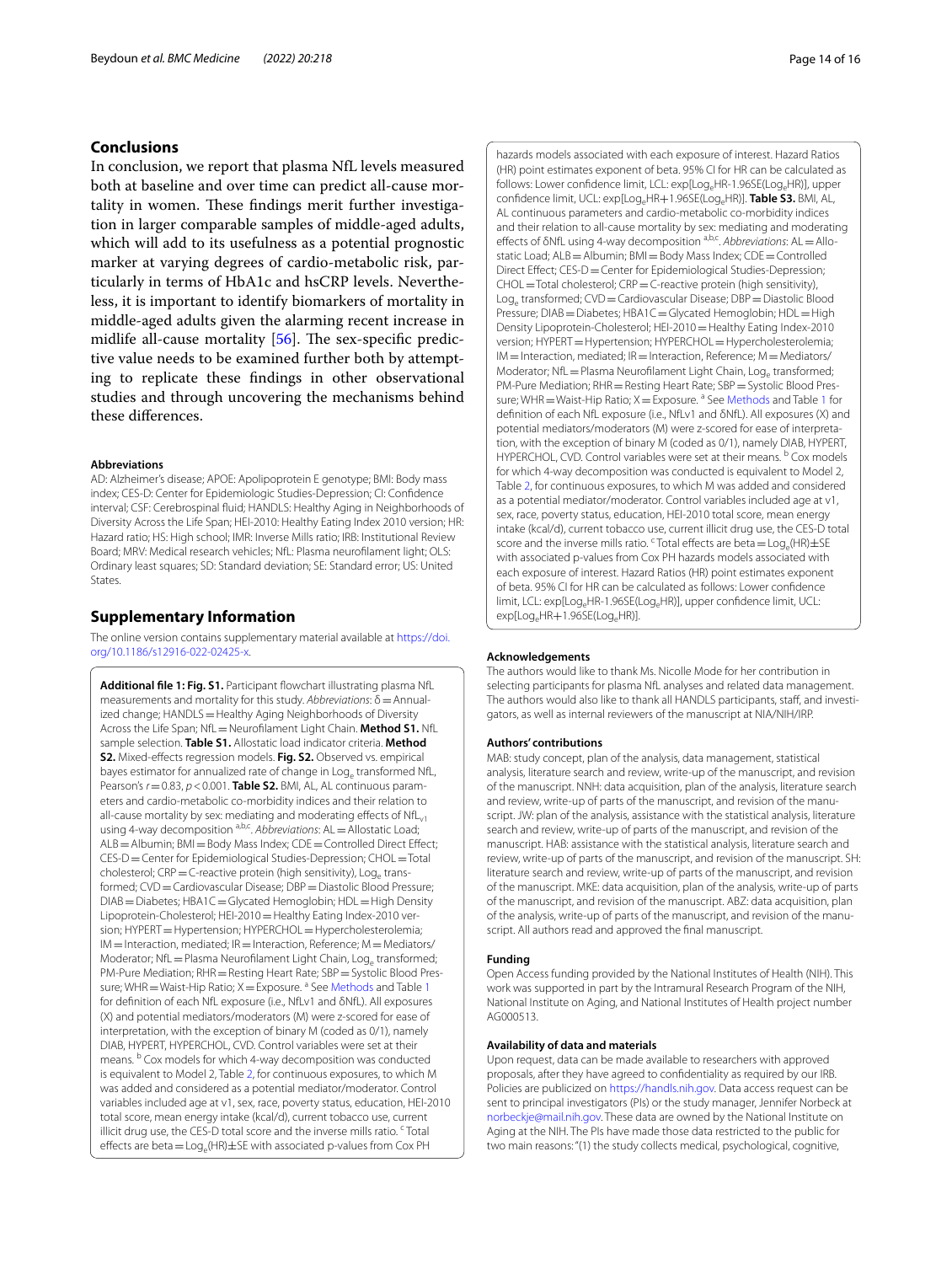and psychosocial information on racial and poverty diferences that could be misconstrued or willfully manipulated to promote racial discrimination, and (2) although the sample is fairly large, there are sufficient identifiers that the PIs cannot guarantee absolute confidentiality for every participant as we have stated in acquiring our confdentiality certifcate." Codebook and statistical analysis script can be readily obtained from the corresponding author, upon request, by e-mail contact at [baydounm@mail.nih.gov.](baydounm@mail.nih.gov)

# **Declarations**

#### **Ethics approval and consent to participate**

The HANDLS study is approved by the Institutional Review Board of the National Institutes of Health, National Institute of Environmental Health Sciences. Participants provided written informed consent.

#### **Consent for publication**

The views expressed in this article are those of the authors and do not necessarily reflect the official policy or position of the Fort Belvoir Community Hospital, the Defense Health Agency, the Department of Defense, or the US Government. Reference to any commercial products within this publication does not create or imply any endorsement by the Fort Belvoir Community Hospital, the Defense Health Agency, the Department of Defense, or the US government*.*

#### **Competing interests**

The authors declare that they have no competing interests.

#### **Author details**

<sup>1</sup> Laboratory of Epidemiology and Population Sciences, NIA/NIH/IRP, 251 Bayview Blvd., Suite 100, Room #: 04B118, Baltimore, MD 21224, USA. <sup>2</sup>Department of Demography, University of California, Berkeley, Berkeley, CA, USA. <sup>3</sup> Department of Research Programs, Fort Belvoir Community Hospital, Fort Belvoir, VA, USA.

# Received: 29 December 2021 Accepted: 31 May 2022

# **References**

- <span id="page-14-0"></span>1. Raket LL, Kuhnel L, Schmidt E, Blennow K, Zetterberg H, Mattsson-Carlgren N. Utility of plasma neuroflament light and total tau for clinical trials in Alzheimer's disease. Alzheimers Dement (Amst). 2020;12(1):e12099.
- <span id="page-14-1"></span>2. Hoffman PN, Cleveland DW, Griffin JW, Landes PW, Cowan NJ, Price DL. Neuroflament gene expression: a major determinant of axonal caliber. Proc Natl Acad Sci U S A. 1987;84(10):3472–6.
- <span id="page-14-2"></span>3. Norgren N, Rosengren L, Stigbrand T. Elevated neuroflament levels in neurological diseases. Brain Res. 2003;987(1):25–31.
- <span id="page-14-3"></span>4. Hansson O, Janelidze S, Hall S, Magdalinou N, Lees AJ, Andreasson U, et al. Blood-based NfL: a biomarker for diferential diagnosis of parkinsonian disorder. Neurology. 2017;88(10):930–7.
- <span id="page-14-4"></span>5. Preische O, Schultz SA, Apel A, Kuhle J, Kaeser SA, Barro C, et al. Serum neuroflament dynamics predicts neurodegeneration and clinical progression in presymptomatic Alzheimer's disease. Nat Med. 2019;25(2):277–83.
- 6. de Wolf F, Ghanbari M, Licher S, McRae-McKee K, Gras L, Weverling GJ, et al. Plasma tau, neuroflament light chain and amyloid-beta levels and risk of dementia; a population-based cohort study. Brain. 2020;143(4):1220–32.
- <span id="page-14-24"></span>7. Mattsson N, Cullen NC, Andreasson U, Zetterberg H, Blennow K. Association between longitudinal plasma neuroflament light and neurodegeneration in patients with Alzheimer disease. JAMA Neurol. 2019;76(7):791–9.
- <span id="page-14-5"></span>8. Weston PSJ, Poole T, Ryan NS, Nair A, Liang Y, Macpherson K, et al. Serum neuroflament light in familial Alzheimer disease: a marker of early neurodegeneration. Neurology. 2017;89(21):2167–75.
- <span id="page-14-6"></span>9. Khalil M, Pirpamer L, Hofer E, Voortman MM, Barro C, Leppert D, et al. Serum neuroflament light levels in normal aging and their association with morphologic brain changes. Nat Commun. 2020;11(1):812.
- <span id="page-14-25"></span>10. Scherling CS, Hall T, Berisha F, Klepac K, Karydas A, Coppola G, et al. Cerebrospinal fuid neuroflament concentration refects disease severity in frontotemporal degeneration. Ann Neurol. 2014;75(1):116–26.
- <span id="page-14-26"></span>11. Shahim P, Gren M, Liman V, Andreasson U, Norgren N, Tegner Y, et al. Serum neuroflament light protein predicts clinical outcome in traumatic brain injury. Sci Rep. 2016;6:36791.
- <span id="page-14-7"></span>12. Teunissen CE, Dijkstra C, Polman C. Biological markers in CSF and blood for axonal degeneration in multiple sclerosis. Lancet Neurol. 2005;4(1):32–41.
- <span id="page-14-8"></span>13. Dewey ME, Saz P. Dementia, cognitive impairment and mortality in persons aged 65 and over living in the community: a systematic review of the literature. Int J Geriatr Psychiatry. 2001;16(8):751–61.
- <span id="page-14-9"></span>14. Gendron TF, Badi MK, Heckman MG, Jansen-West KR, Vilanilam GK, Johnson PW, et al. Plasma neuroflament light predicts mortality in patients with stroke. Sci Transl Med. 2020;12(569):eaay1913.
- <span id="page-14-10"></span>15. Uphaus T, Bittner S, Groschel S, Steffen F, Muthuraman M, Wasser K, et al. NfL (neuroflament light chain) levels as a predictive marker for long-term outcome after ischemic stroke. Stroke. 2019;50(11):3077–84.
- <span id="page-14-11"></span>16. Staffaroni AM, Kramer AO, Casey M, Kang H, Rojas JC, Orru CD, et al. Association of blood and cerebrospinal fuid tau level and other biomarkers with survival time in sporadic Creutzfeldt-Jakob disease. JAMA Neurol. 2019;76(8):969–77.
- <span id="page-14-12"></span>17. Hviid CVB, Gyldenholm T, Lauridsen SV, Hjort N, Hvas AM, Parkner T. Plasma neuroflament light chain is associated with mortality after spontaneous intracerebral hemorrhage. Clin Chem Lab Med. 2020;58(2):261–7.
- <span id="page-14-13"></span>18. Hviid CVB, Lauridsen SV, Gyldenholm T, Sunde N, Parkner T, Hvas AM. Plasma neuroflament light chain is associated with poor functional outcome and mortality rate after spontaneous subarachnoid hemorrhage. Transl Stroke Res. 2020;11(4):671–7.
- <span id="page-14-14"></span>19. Rubsamen N, Maceski A, Leppert D, Benkert P, Kuhle J, Wiendl H, et al. Serum neuroflament light and tau as prognostic markers for all-cause mortality in the elderly general population-an analysis from the MEMO study. BMC Med. 2021;19(1):38.
- <span id="page-14-15"></span>20. Kaeser SA, Lehallier B, Thinggaard M, Häsler LM, Apel A, Bergmann C, et al. A neuronal blood marker is associated with mortality in old age. Nat Aging. 2021;1:218–25.
- <span id="page-14-16"></span>21. Lemaitre JF, Ronget V, Tidiere M, Allaine D, Berger V, Cohas A, et al. Sex diferences in adult lifespan and aging rates of mortality across wild mammals. Proc Natl Acad Sci U S A. 2020;117(15):8546–53.
- <span id="page-14-17"></span>22. Manouchehrinia A, Piehl F, Hillert J, Kuhle J, Alfredsson L, Olsson T, et al. Confounding efect of blood volume and body mass index on blood neuroflament light chain levels. Ann Clin Transl Neurol. 2020;7(1):139–43.
- <span id="page-14-18"></span>23. Akamine S, Marutani N, Kanayama D, Gotoh S, Maruyama R, Yanagida K, et al. Renal function is associated with blood neuroflament light chain level in older adults. Sci Rep. 2020;10(1):20350.
- <span id="page-14-19"></span>24. Beydoun MA, Noren Hooten N, Maldonado AI, Beydoun HA, Weiss J, Evans MK, et al. Body mass index and allostatic load are directly associated with longitudinal increase in plasma neuroflament light among urban middle-aged adults. J Nutr. 2021; In press.
- <span id="page-14-20"></span>25. Evans MK, Lepkowski JM, Powe NR, LaVeist T, Kuczmarski MF, Zonderman AB. Healthy Aging in Neighborhoods of Diversity Across the Life Span (HANDLS): overcoming barriers to implementing a longitudinal, epidemiologic, urban study of health, race, and socioeconomic status. Ethn Dis. 2010;20(3):267–75.
- <span id="page-14-21"></span>26. Waldstein SR, Dore GA, Davatzikos C, Katzel LI, Gullapalli R, Seliger SL, et al. Diferential associations of socioeconomic status with global brain volumes and white matter lesions in African American and White adults: the HANDLS SCAN Study. Psychosom Med. 2017;79(3):327–35.
- 27. Beydoun MA, Hossain S, Chitrala KN, Tajuddin SM, Beydoun HA, Evans MK, et al. Association between epigenetic age acceleration and depressive symptoms in a prospective cohort study of urban-dwelling adults. J Afect Disord. 2019;257:64–73.
- 28. Beydoun MA, Shaked D, Tajuddin SM, Weiss J, Evans MK, Zonderman AB. Accelerated epigenetic age and cognitive decline among urban-dwelling adults. Neurology. 2020;94(6):e613–25.
- <span id="page-14-22"></span>29. Tajuddin SM, Hernandez DG, Chen BH, Noren Hooten N, Mode NA, Nalls MA, et al. Novel age-associated DNA methylation changes and epigenetic age acceleration in middle-aged African Americans and whites. Clin Epigenetics. 2019;11(1):119.
- <span id="page-14-23"></span>30. Beydoun MA, Noren Hooten N, Beydoun HA, Maldonado AI, Weiss J, Evans MK, et al. Plasma neuroflament light as a potential biomarker for